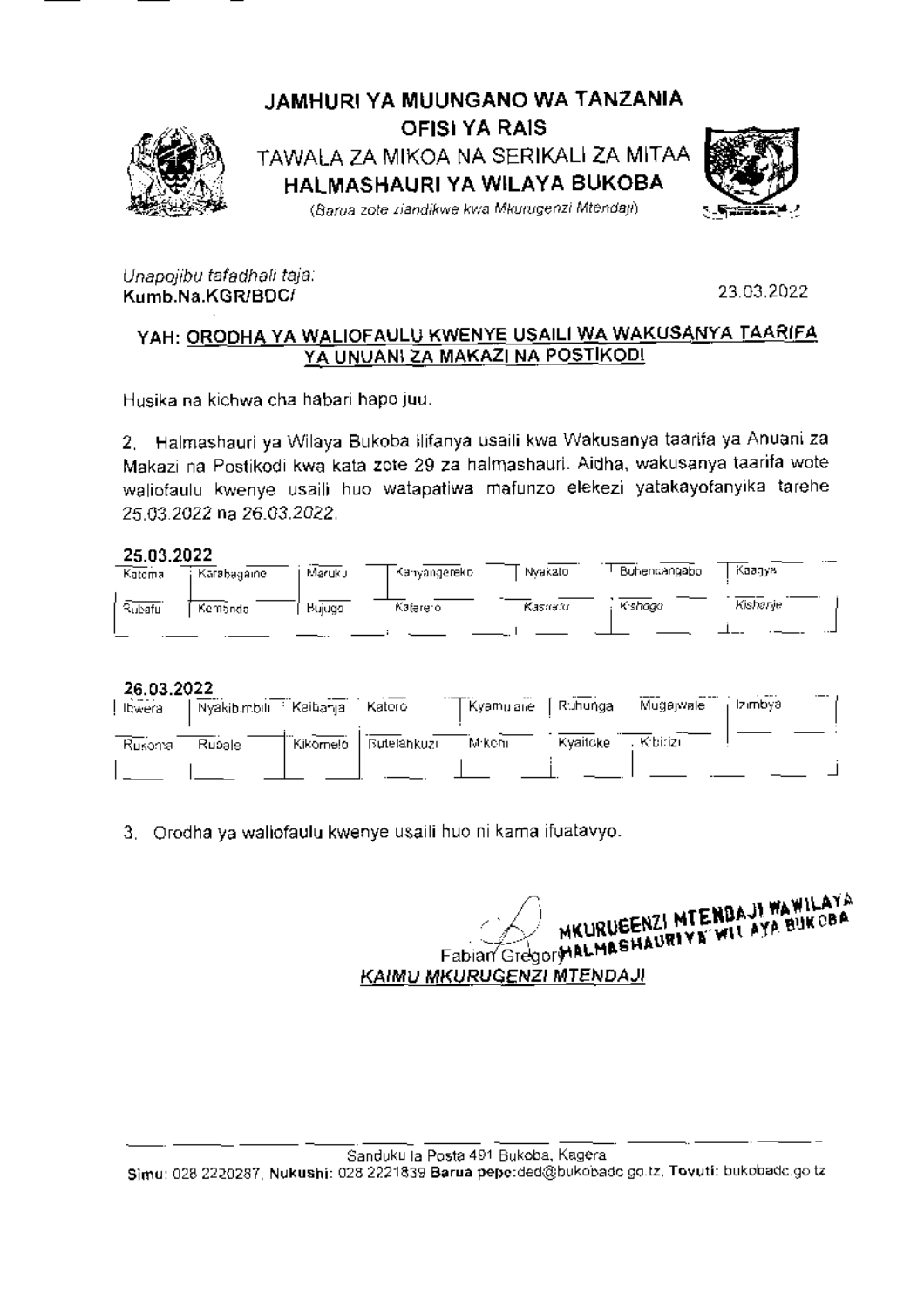#### S/N<sup>1</sup> **JINA KAMILI KATA KINN KITONGOJI** DIANA EVARISTA RUGEIYAMU KATOMA  $\mathbf{1}$ IILOGERO I **BISHONGA BRAYAN MBALEBILE WILLIAM KATOMA IROGERO BWEGEME**  $\mathbf{2}$  $\overline{3}$ MKEBEZI METHOD DAUD . KATOMA ILOGERO KIKUNYU NYAKASHENYE EDMUNDI HERMAN MSIKULA KATOMA **IROGERO**  $\overline{4}$ KATOMA IROGERO. KAISHEMARWA 5 KENEDI RUGEMALILA FELIX GEORGINA KALOLI CLEMENT **KATOMA** |KASHENGE| EKIGOMA. 6. KAGULAMO 'A'  $7<sup>1</sup>$ **FAIMA SAID KILAHAMA** КАТОМА KASHENGE NYAKITUNGA **EDITHA BARTHAZASRY KAYANDA** KATOMA |KASHENGE| 8. КАТОМА KAGULAMO B DOROSELA DOMINICK VALENTIN **IKASHENGE** 9 10 UACKSON JOVITH KAUAGE KATOMA |KASHENGE| KILEMBO 11 ALICIA NYAMWIZA DEOGRATIAS KATOMA BUSHAZA 'A' Lukindo j KATOMA LUKINDO I **BUSHAZA B** 12 DOROSTER SALIMU KAKURU KAGERA 13 EVANCE HONEST KAMUGISHA KATOMA LUKINDO 14 FRIDA GEORGE KATOMA LUKINDO I **KIKANDA** katoma <u>|lu</u>kind<u>o</u> KYAMBEO 15 SAJIDA (BRAHIM KATOMA **LUKINDO MAUGURU** 16 ALLY MSWADIKU HABIB

#### KATA: KATOMA ORODHA YA MAJINA YA WALIOSAILIWA NAFASI YA KAZI YA MUDA

#### RESERVE LIST

ч.

| 24 IFRED BAHATI JOHN          | IKATOMA ILUKINDO |          | IKIKANDA        |
|-------------------------------|------------------|----------|-----------------|
| <b>EVODIA KALUNGI MICHAEL</b> | KATOMA [ILOGERO] |          | <b>IBWEGEME</b> |
| 32   SHEMSA NYANGOMA TWAJA    | IKATOMA          | ILUKINDO | IMAUGURU        |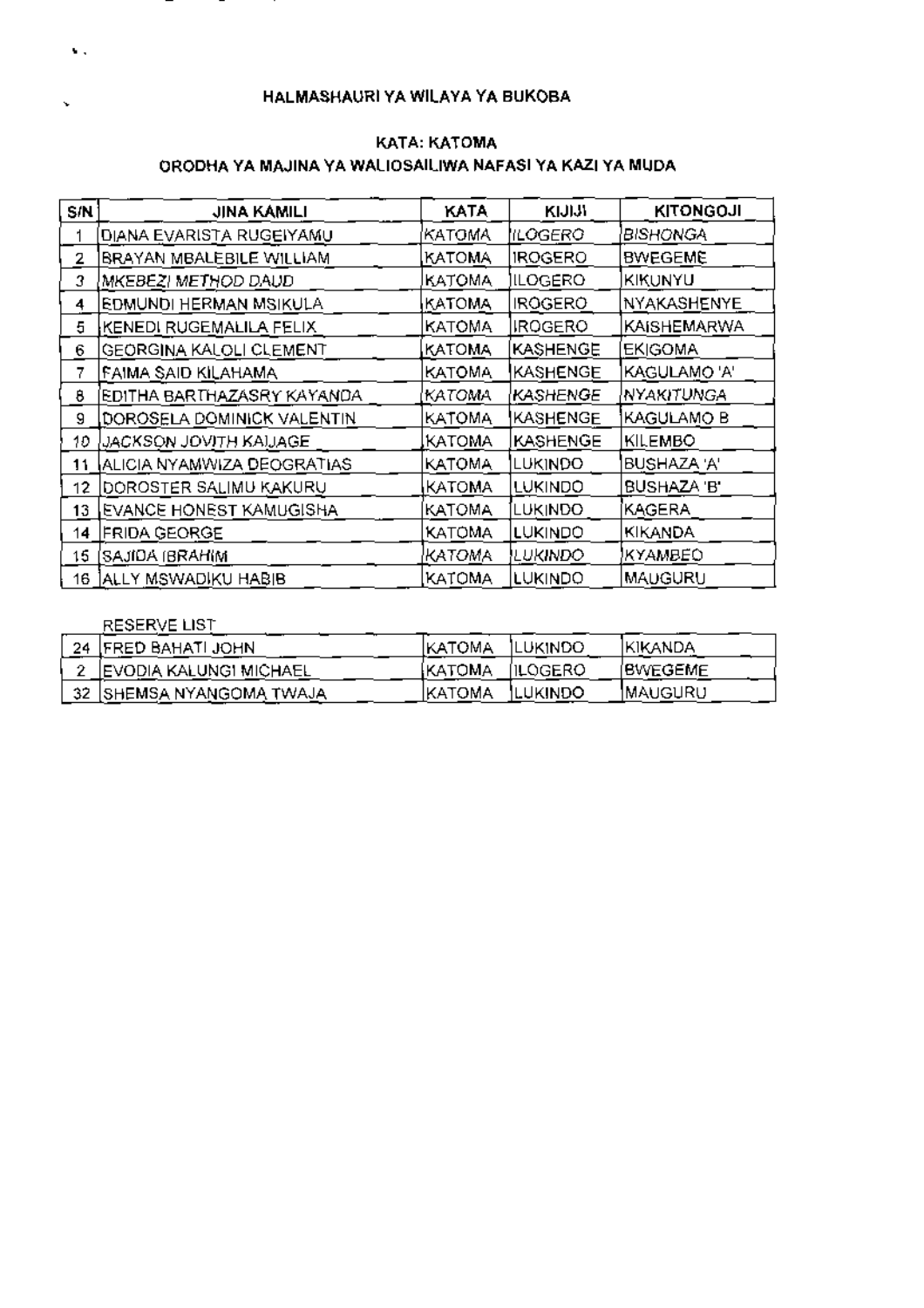| ORODHA YA MAJINA YA WALIOSAILIWA NAFASI YA KAZI YA MUDA |                                        |                     |                      |                    |  |  |  |
|---------------------------------------------------------|----------------------------------------|---------------------|----------------------|--------------------|--|--|--|
| S N                                                     | JINA KAMILI                            | KATA                | KIJIJI               | <b>KITONGOJI</b>   |  |  |  |
|                                                         | LAMECK VEDASTO                         | IKANYANGEREKO       | BUGURUKA             | IKIGUSHA           |  |  |  |
| 2                                                       | WISTON ALIMWESIGA JONATHAN             | KANYANGEREKO        | BUGURUKA             | (LWAZI             |  |  |  |
| 3.                                                      | <b>EDWIN KAGASHEKI</b>                 | KANYANGEREKO        | BUGURUKA             | BUGERA             |  |  |  |
| 4                                                       | IJACKSON KYAZI                         | KANYANGEREKO        | <b>BUGURUKA</b>      | MISHENYE           |  |  |  |
| 5.                                                      | DENICE KYAZI                           | KANYANGEREKO        | <b>IBUGURUKA</b>     | IKALIMI            |  |  |  |
| 6                                                       | MATRIDA PAUL AUDAX                     | KANYANGEREKO        | BULINDA              | BIBANJA            |  |  |  |
|                                                         | JOVENARY MATHIAS BARAKANA              | KANYANGEREKO        | <b>BULINDA</b>       | IILUNGAMI          |  |  |  |
| 8                                                       | LUQ <u>UMAN</u> M. BY <u>ARUG</u> ABA. | KANYANGEREKO        | <b>BULINDA</b>       | ,KATUR <b>UK</b> A |  |  |  |
| 9                                                       | KELVIN ALBERTH                         | KANYANGEREKO        | BULINDA              | IKIIZI             |  |  |  |
| 10.                                                     | (FIDEA AGONZA FIDEL                    | 'KANYANGEREKO       | BUTAHYAIBEGA         | (BULAMBIZI         |  |  |  |
| 11                                                      | BETINA MARTINE                         | IKANYANGEREKO       | <u>IBUTAHYAIBEGA</u> | jISIKILA.          |  |  |  |
| 12.                                                     | AILEN ASIMWE GOZBERT                   | <b>KANYANGEREKO</b> | BUTAHYAIBEGA         | <b>NKIMBO</b>      |  |  |  |
|                                                         | 13 SALAMA BURUAN                       | KANYANGEREKO        | <b>BUTAHYAIBEGA</b>  | KATEMBE            |  |  |  |

| HALMASHAURI YA WILAYA YA BUKOBA |  |
|---------------------------------|--|
| KATA: KANYANGEREKO              |  |

٠,

| <b>RESERVE LIST</b>              |                     |                       |       |
|----------------------------------|---------------------|-----------------------|-------|
| <b>IPRISCA LEONIDAS KAZIMOTO</b> | <b>KANYANGEREKO</b> | <b>IBULINDA</b>       | KIIZ. |
| <b>SHAIDU TIBASHENGWA</b>        | IKANYANGEREKO       | BUTAHYAIBEGA  KATEMBE |       |
|                                  |                     |                       |       |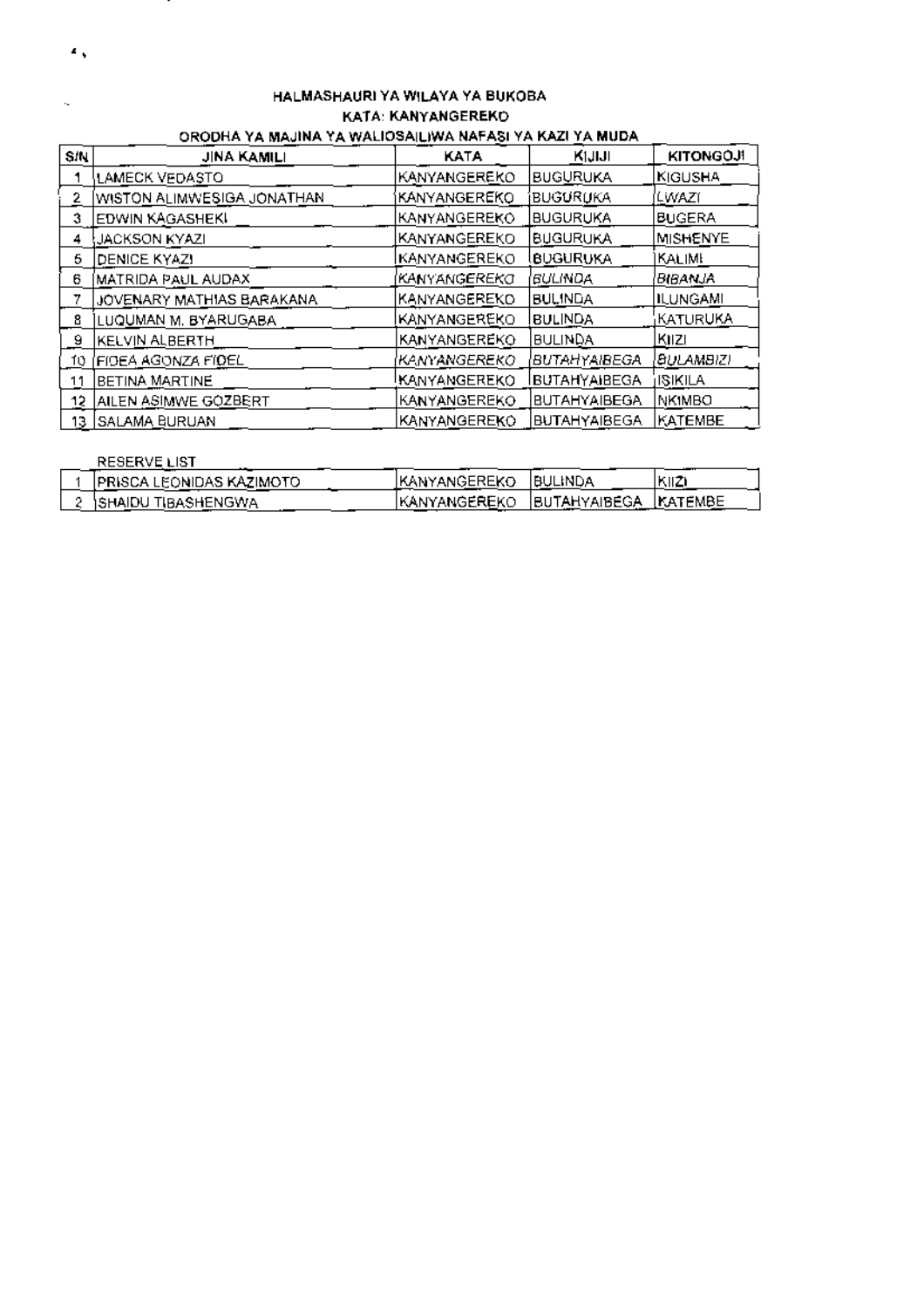# HALMASHAURI YA WILAYA YA BUKOBA KATA KARABAGAINE

# ORODHA YA MAJINA YA WALIOSAILIWA NAFASI YA KAZI YA MUDA

| S/N             | JINA KAMILI                     | <b>KATA</b>        | KIJIJI            | <b>KITONGOJI</b>    |
|-----------------|---------------------------------|--------------------|-------------------|---------------------|
|                 | WILIMINA WINCHISLAUS            | KARABAGAINE        | IBARAIZIBU        | KAGULAMO            |
| 2               | <b>IRENE THEOPHIL</b>           | KARABAGAINE        | <b>IBARAIZIBU</b> | KANSHUNDO           |
| 3               | VALENA JUVENT                   | KARABAGAINE        | <b>IBARAIZIBU</b> | KILELE              |
| 4.              | JOSELIN SPERATUS                | <b>KARABAGAINE</b> | <b>IBARAIZIBU</b> | KINIGA              |
| 5.              | EDILINA KABYAZI                 | KARABAGAINE        | <b>IBARAIZIBU</b> | RWONGE              |
| 6.              | ASELA ANATORY                   | KARABAGAINE        | ITAHWA            | BULYAMPULO          |
| 7               | JOHNSON JOHANSEN                | KARABAGAINE        | <b>ITAHWA</b>     | BUTAANJU            |
| 8               | ALICIA ABELLA VEDAST            | KARABAGAINE        | ІТАНWA            | <b>BUTAMPEMULA</b>  |
| 9.              | KURWA PONDA                     | KARABAGAINE        | <b>ITAHWA</b>     | <b>NKINDO</b>       |
| 10              | WANKYO MKAMI MNONI              | KARABAGAINE        | <b>ITAHWA</b>     | <b>RUGWI</b>        |
| 11              | HAILENE KATUNZI                 | KARABAGAINE        | <b>ITAHWA</b>     | KIZIGO              |
| 12 <sub>2</sub> | ELIMICE KATUMWA LIMUS.          | KARABAGAINE        | KANGABUSHARO      | INSHISHA            |
| 13              | MAIMUNA NASSORO KIJAMA          | KARABAGAINE        | KANGABUSHARO      | <b>KANGABUSHARO</b> |
|                 | 14 GODFREY METHSELA             | KARABAGAINE        | KANGABUSHARO      | KAYANGA/BUHUNGA     |
| 15              | DORICE EMMANUEL ERNEST          | KARABAGAINE        | KITWE             | <b>BILONGO</b>      |
| 16.             | JABBAS RAMADHAN MUSTAFA         | KARABAGAINE        | KITWE             | KABALE              |
| 17.             | <b>FAISALI SIRAJI ABUBAKARI</b> | KARABAGAINE        | KITWE             | KITWE 'A'           |
|                 | 18 ROSEMARY KAHANTUKI           | KARABAGAINE        | <b>KITWE</b>      | KITWE 'B'           |
|                 | 19 IGNASIUS WILISON KARUMUNA    | KARABAGAINE        | <b>KITWE</b>      | <b>RUGAZE</b>       |
| 20.             | <b>JROIDA EVATH</b>             | KARABAGAINE        | KIZIRU            | KIZIRU 'A'          |
| 21              | HAWA YASIN DAUDA                | KARABAGAINE        | KIZIRU            | KIZURU 'B'          |
| 22              | <b>BERNADETHA THOMAS</b>        | KARABAGAINE        | KIZIRU            | KYEGOLOMOLA         |
| 23.             | <b>JANTHONY NESTORY</b>         | KARABAGAINE        | KIZIRU            | KASHEIYA            |

### RESERVE LIST

 $\mathbf{r}$ 

| IDIANA DEUSDEDITH PETRO- |                    | KARABAGAINE KANGABUSHARO NSHISHA |                    |
|--------------------------|--------------------|----------------------------------|--------------------|
| <b>EDITHA ZEPHRINE</b>   | KARABAGAINE ITAHWA |                                  | BUTAANJU           |
| JOVITHA ALINDA GODWIN    | KARABAGAINE ITAHWA |                                  | <b>BUTEMPEMULA</b> |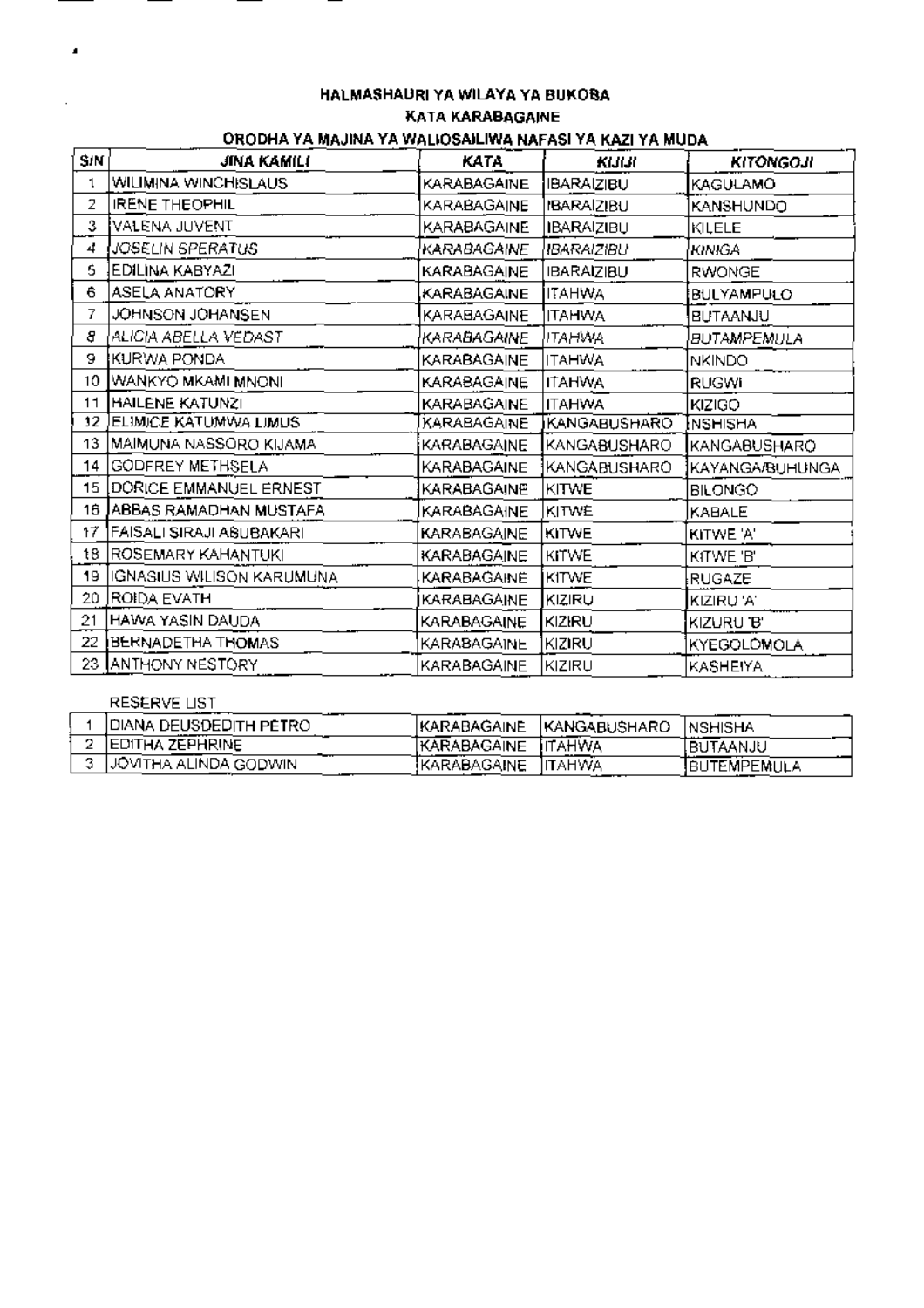HALMASHAURI YA WILAYA YA BUKOBA **KATA: MARUKU** ORODHA YA MAJINA YA WALIOCHAGULIWA KUFANYA KAZI MUDA

| S/N | <b>JINA KAMILI</b>        | <b>KATA</b>   | KIJIJI            | <b>KITONGOJI</b>   |
|-----|---------------------------|---------------|-------------------|--------------------|
| 1   | ANESIUS B. KATABALWA      | MARUKU        | <b>BUTAIRUKA</b>  | <b>KAKONDO</b>     |
| 2   | EDITHA A. PHILEMON        | <b>MARUKU</b> | <b>BUTAIRUKA</b>  | KASHA              |
| 3   | AIDAN P. KOMBELA          | MARUKU        | <b>BUTAIRUKA</b>  | <b>NKALABA</b>     |
| 4   | PHILEMON PROTAS           | MARUKU        | BUTAIRUKA         | <b>BWIGAMBA</b>    |
| 5   | TAUFIQ NURU               | MARUKU        | <b>BUTAIRUKA</b>  | <b>BUNUKANGOMA</b> |
| 6   | <b>FREDRICK SWEETBERT</b> | MARUKU        | BUTAIRUKA         | <b>BUGASHANI</b>   |
| 7   | <b>FRAVIUS FRANCE</b>     | MARUKU        | <b>BWIZANDURU</b> | <b>IYAGAMA</b>     |
| 8   | SAMWELI BENEDICTO         | MARUKU        | BWIZANDURU        | KAWAYA             |
| 9   | HCSEA M. ANATORY          | MARUKU        | <b>BWIZANDURU</b> | <b>KIHWA</b>       |
| 10  | JONATHANI JACKSON         | MARUKU        | <b>BWIZANDURU</b> | MAIGA              |
|     | 11 iRHODA REUBEN          | MARUKU        | <b>BWIZANDURU</b> | MUYENJE            |
| 12  | <b>INOCENTI THEOPHIL</b>  | MARUKU        | KYANSOZI          | <b>KINON!</b>      |
|     | 13 BENSON LEONARD         | MARUKU        | KYANSOZI          | KYANSOZI           |
|     | 14   BYELA J. ICHEUMBAKI  | MARUKU        | <b>KYANSOZI</b>   | RUBALE             |
| 15. | <b>AGATHA N. JUSTUS</b>   | MARUKU        | <b>KYANSOZI</b>   | RUHIJA B           |
| 16  | <b>JULIETH A. AMOS</b>    | MARUKU        | MARUKU            | KABYA              |
| 17  | SAIDA YUSUPH              | MARUKU        | MARUKU            | <b>MARUKU</b>      |
|     | 18 (EDIUS M. EDISON       | MARUKU        | MARUKU            | RUHIJA 'A'         |

#### **RESERVE LIST**

| IMECKTRIDA M. WILTON | <b>IMARUKU</b> | <b>KYANSOZI</b>   | <b>IKYANSOZI</b> |
|----------------------|----------------|-------------------|------------------|
| 2   ANITHA RADIUSI   | <b>IMARUKU</b> | <b>BWIZANDURU</b> | <b>IKAWAYA</b>   |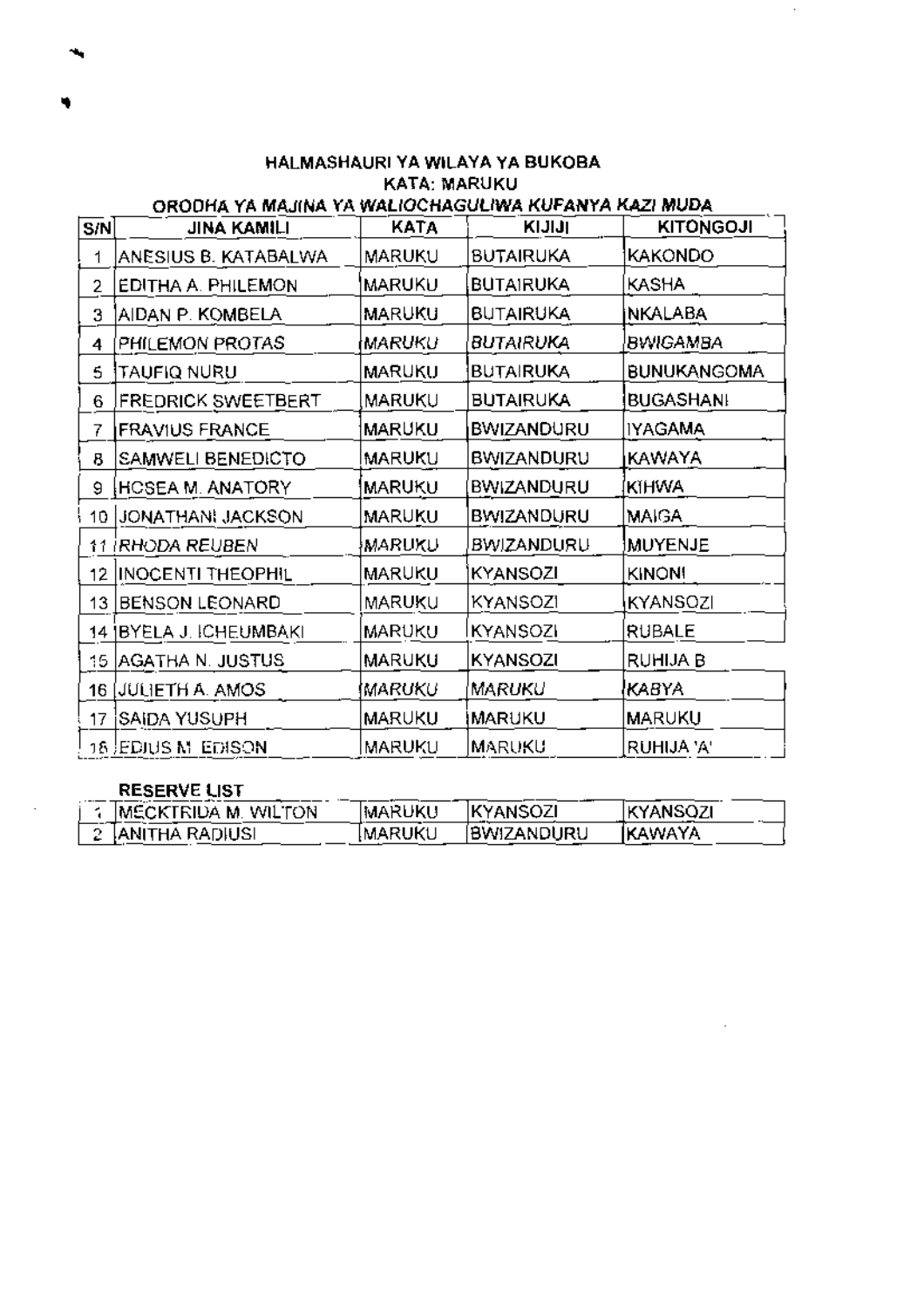# HALMASHAURI YA WILAYA YA BUKOBA KATA: BUJUGO

 $\bar{z}$ 

# ORODHA YA MAJINA YA YALIYOCHAGULIWA KUFANYA KAZI YA MUDA

| KYAIBUMBA       |
|-----------------|
|                 |
|                 |
|                 |
| NTUNGAMO        |
|                 |
| KYANYONYI       |
| KANYINAYO       |
| <b>BUGANGA</b>  |
|                 |
| <b>MAHORORO</b> |
| RWAMUGARULA     |
| KYEMBALE        |
|                 |
|                 |
|                 |
|                 |

J.

|     | RESERVE LIST             | <b>STATISTICS</b>           |  |
|-----|--------------------------|-----------------------------|--|
| --- | ‼SALVA SADICK KAMUGISHA. | IBUJUGO IBUGANGUZI IBITUNTU |  |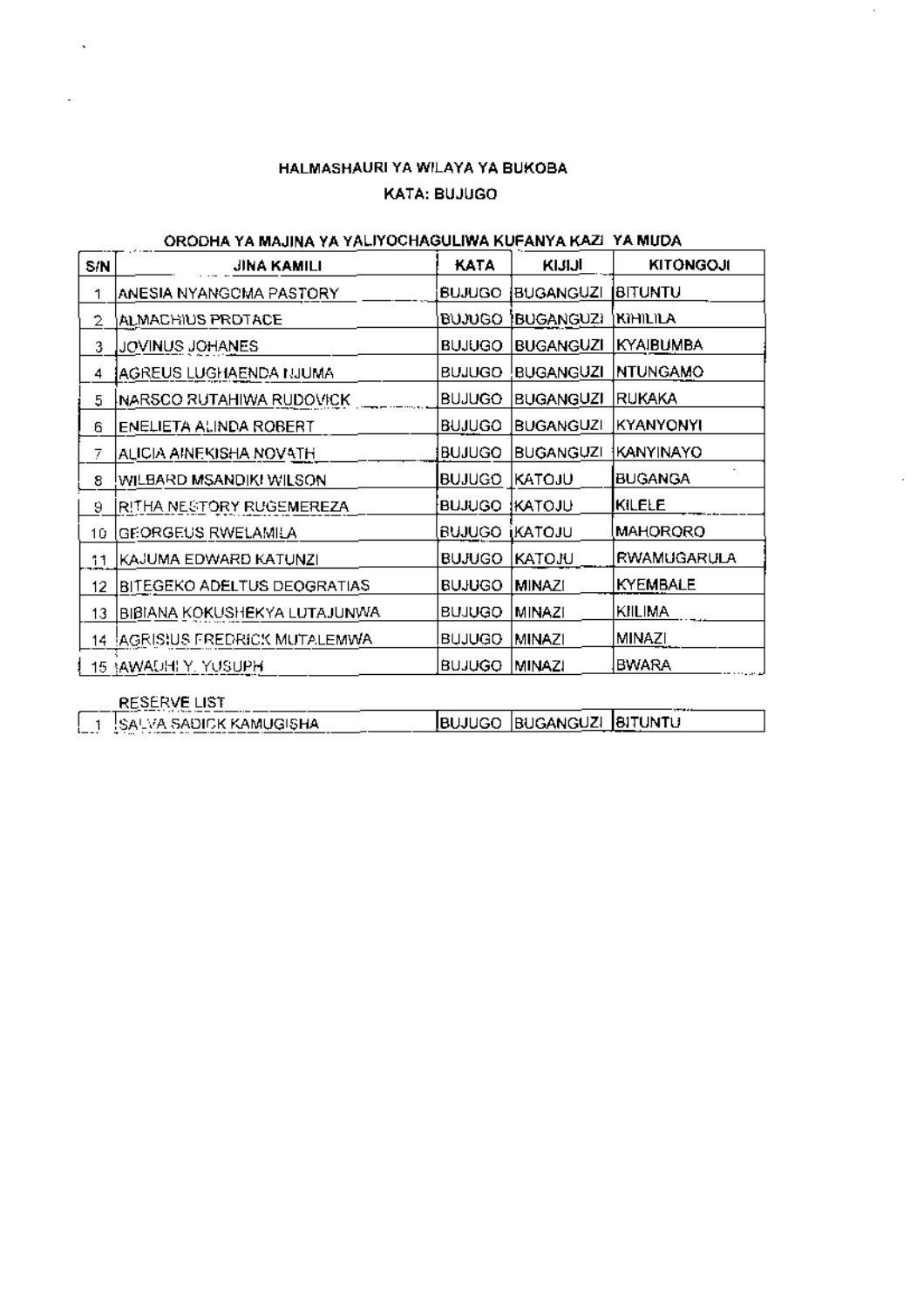# HALMASHAURI YA WILAYA YA BUKOBA **KATA: KEMONDO**

# ORODHA YA MAJINA YALIYOCHAGULIWA KUFANYA KAZI YA MUDA

| S/N | JINA KAMILI                   | <b>KATA</b>    | KIJIJI         | <b>KITONGOJI</b> |
|-----|-------------------------------|----------------|----------------|------------------|
| 1   | ZAMDA HABIBU                  | <b>KEMONDO</b> | <b>KANAZI</b>  | BULILA           |
| 2   | TAUS NUHA                     | <b>KEMONDO</b> | KANAZI         | BUTAGANJANA      |
| З   | <b>NELICE THEOBARD</b>        | <b>KEMONDO</b> | KANAZI         | <b>BWANSHONI</b> |
| 4   | <b>ANTIDIUS EVERYGIST</b>     | <b>KEMONDO</b> | KANAZI         | KANAZI           |
| 5   | ALEXIUS MJUNI FELICIAN        | <b>KEMONDO</b> | KANAZI         | KATERERO         |
| 6   | <b>OCTAVIAN FAUSTINE</b>      | <b>KEMONDO</b> | KANAZI         | <b>IMUJULE</b>   |
| 7   | JOHANES MWESIGA NOMILIAN      | <b>KEMONDO</b> | KANAZI         | MUJULE           |
| 8   | LEONCE MULOKOZI LEONARD       | <b>KEMONDO</b> | KANAZI         | MUJULE           |
| a   | VISTUS VENANCE JOHN           | <b>KEMONDO</b> | KANAZI         | <b>RULONGO</b>   |
| 10  | JAQUELINE JOSEPHAT            | <b>KEMONDO</b> | <b>RWAGATI</b> | KIBARAMA         |
| 11  | HUSNA KAJUNA ISMAIL.          | <b>KEMONDO</b> | <b>RWAGATI</b> | KIBARAMA         |
| 12  | <b>JOSINA NOVATH</b>          | <b>KEMONDO</b> | RWAGATI        | KIBARAMA         |
| 13. | JUSTINE FESTO MUTEMBA         | <b>KEMONDO</b> | RWAGATI        | <b>MUBEMBE</b>   |
| 14  | <b>EDITHA .A. HAMDAN</b>      | <b>KEMONDO</b> | <b>RWAGATI</b> | <b>MUBEMBE</b>   |
| 15  | IRENE GODWIN JOHN             | KEMONDO        | RWAGATI        | NYAKIBANGA       |
| 16  | EVELIUS NESTORY FREDELICK     | <b>KEMONDO</b> | <b>RWAGATI</b> | <b>RWAGATI</b>   |
|     | 17 (GODTREY ATULINDE JOSEPHAT | <b>KEMONDO</b> | RWAGATI        | KIGARAMA         |

# **RESERVE LIST**

| <b>IDOTTO ALEX SAFARI</b> | IKEMONDO. | <u>IRWAGATI</u> | IKIBARAMA     |
|---------------------------|-----------|-----------------|---------------|
| ISWAUMU MWANGAZA TAMIMU.  | IKEMONDO  | IRWAGATI        | IKIBARAMA     |
| INEEMA JACKLINA CORO      | IKEMONDO  | iKANAZI         | <b>MUJULE</b> |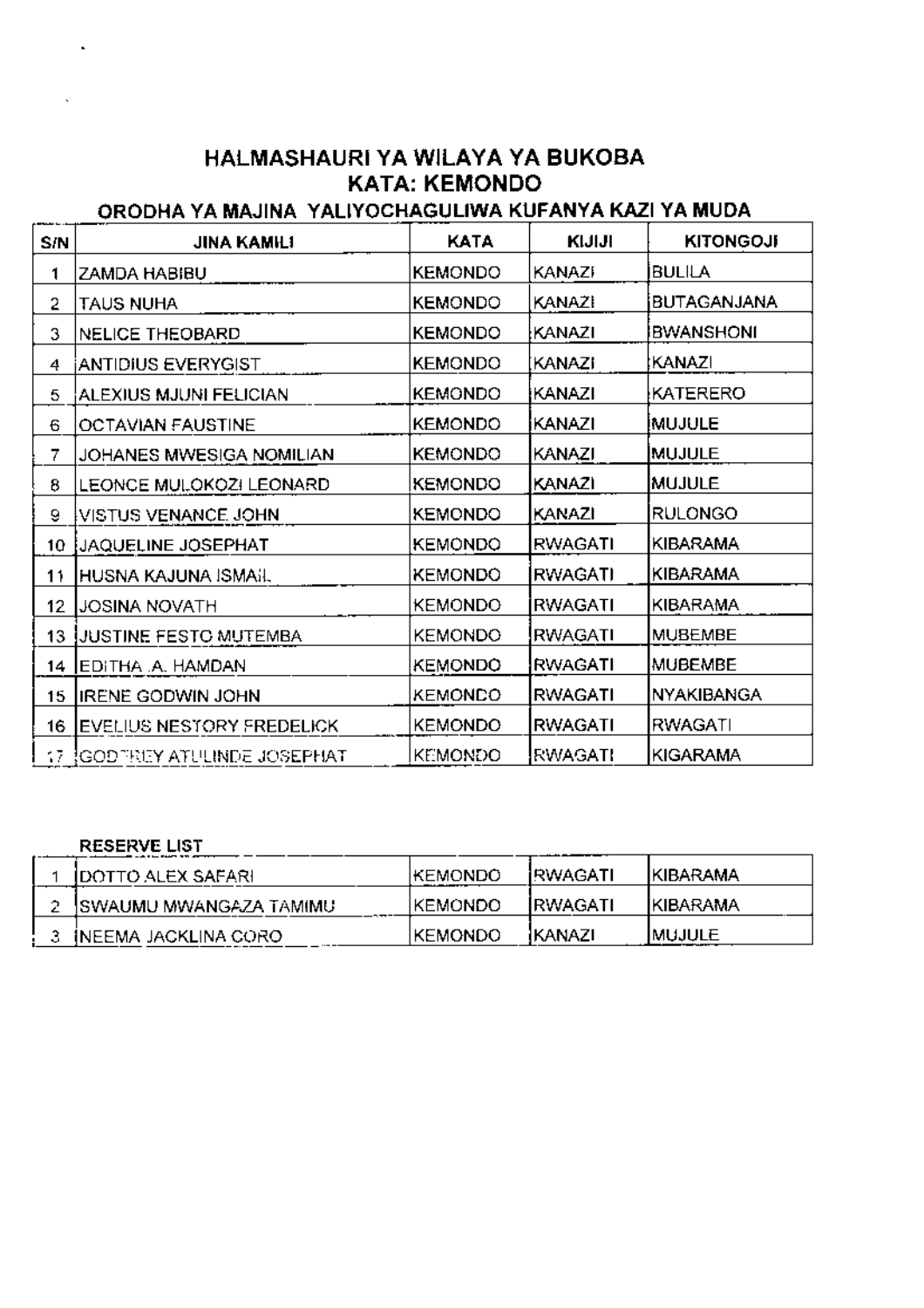## HALMASHAURI YA WILAYA YA BUKOBA KATA: KAIBANJA

 $\bar{\mathcal{L}}$ 

## ORODHA YA MAJINA YA WALIOCHAGULIWA KUFANYA KAZI YA MUDA

| S/N. | JINA KAMILI                              | KATA     | KIJIJI               | <b>KITONGOJI</b>    |
|------|------------------------------------------|----------|----------------------|---------------------|
|      | 1   LYDIA A JASSON                       | KAIBANJA | KAIBA <b>N</b> JA    | <b>IBANJA</b>       |
|      | 2 RAFAEL AUDAX SYLVESTER                 | KAIBANJA | KAIBANJA             | KAIBANJA            |
|      | 3 ABDULHAKIM NURU                        | KAIBANJA | IKAIBANJA            | KAHYORO             |
|      | 4 AISHATH M. HASHIM                      | KAIBANJA | IKAIBANJA            | KAISHENTE           |
|      | 5 KHALID MASOUD                          | KAIBANJA | IKAIBANJA            | <b>BWEYUNGE</b>     |
|      | 6 JANETH JOSEPH FASTON                   | KAIBANJA | KAZINGA              | KIKUNYU             |
|      | 7 FRAVIUS MWIJAGE PIUS                   | KAIBANJA | IKAZINGA             | KAISHAKIRA          |
|      | 8 EGIDIUS KYARUZI ALBOGAST               | KAIBANJA | <b>IKAZINGA</b>      | KITORO              |
|      | 9 ENATHA FRANCO MWIJAGE                  | KAIBANJA | <b>IKAZINGA</b>      | <b>MILEMBE</b>      |
|      | 10 BEATRICE ALFRED                       | KAIBANJA | KAZINGA              | RUGASHA             |
|      | 11 HAMDAN MOHAMED                        | KAIBANJA | KINONGO              | OMUKIIMBA           |
|      | 12 JOSEPHINE EUGEN                       | KAIBANJA | <b>KINONGO</b>       | KAKIRI              |
|      | 13 REHEMA ROBERT PETER                   | KAIBANJA | <b>KIJONGO</b>       | KIIJONGO            |
|      | 14 ANITHA TWINEESHUBI CHRIZOSTOIKAIBANJA |          | KINONGO              | KITUNDU             |
|      | 15 ZAMDA YAHYA RAJABU                    | KAIBANJA | KINONGO              | <b>KYENGE</b>       |
|      | 16 IUMARU ISSA                           | KAIBANJA | NYAKIGANDO           | <b>BUHENDANGABO</b> |
|      | 17 MELICE MKULASI                        | KAIBANJA | <b>NYAKIGANDO</b>    | <b>KATOME</b>       |
|      | 18]LEASTINA PROTASE KIMONGE              | KAIBANJA | <b>NYAKIGANDO</b>    | INYAKABANGA         |
|      | 19 MZAKIRU HABIB KATEME                  | KAIBANJA | NYAKIGANDO           | IKONGOLA            |
|      | 20]STÉLA COSTANTINE MASALU               |          | KAIBANJA INYAKIGANDO | IGO                 |

#### RESERVE LIST

| 1UONAS MOSES BIIRABAKE | KAIBANJA  KAIBANJA | <b>IKIKUNYU</b> |
|------------------------|--------------------|-----------------|
|                        |                    |                 |
|                        |                    |                 |

J

 $\frac{1}{1-\frac{1}{1-\frac{1}{1-\frac{1}{1-\frac{1}{1-\frac{1}{1-\frac{1}{1-\frac{1}{1-\frac{1}{1-\frac{1}{1-\frac{1}{1-\frac{1}{1-\frac{1}{1-\frac{1}{1-\frac{1}{1-\frac{1}{1-\frac{1}{1-\frac{1}{1-\frac{1}{1-\frac{1}{1-\frac{1}{1-\frac{1}{1-\frac{1}{1-\frac{1}{1-\frac{1}{1-\frac{1}{1-\frac{1}{1-\frac{1}{1-\frac{1}{1-\frac{1}{1-\frac{1}{1-\frac{1}{1-\frac{1}{1-\frac{1}{1-\frac{1}{1-\frac{1}{1-\frac{1$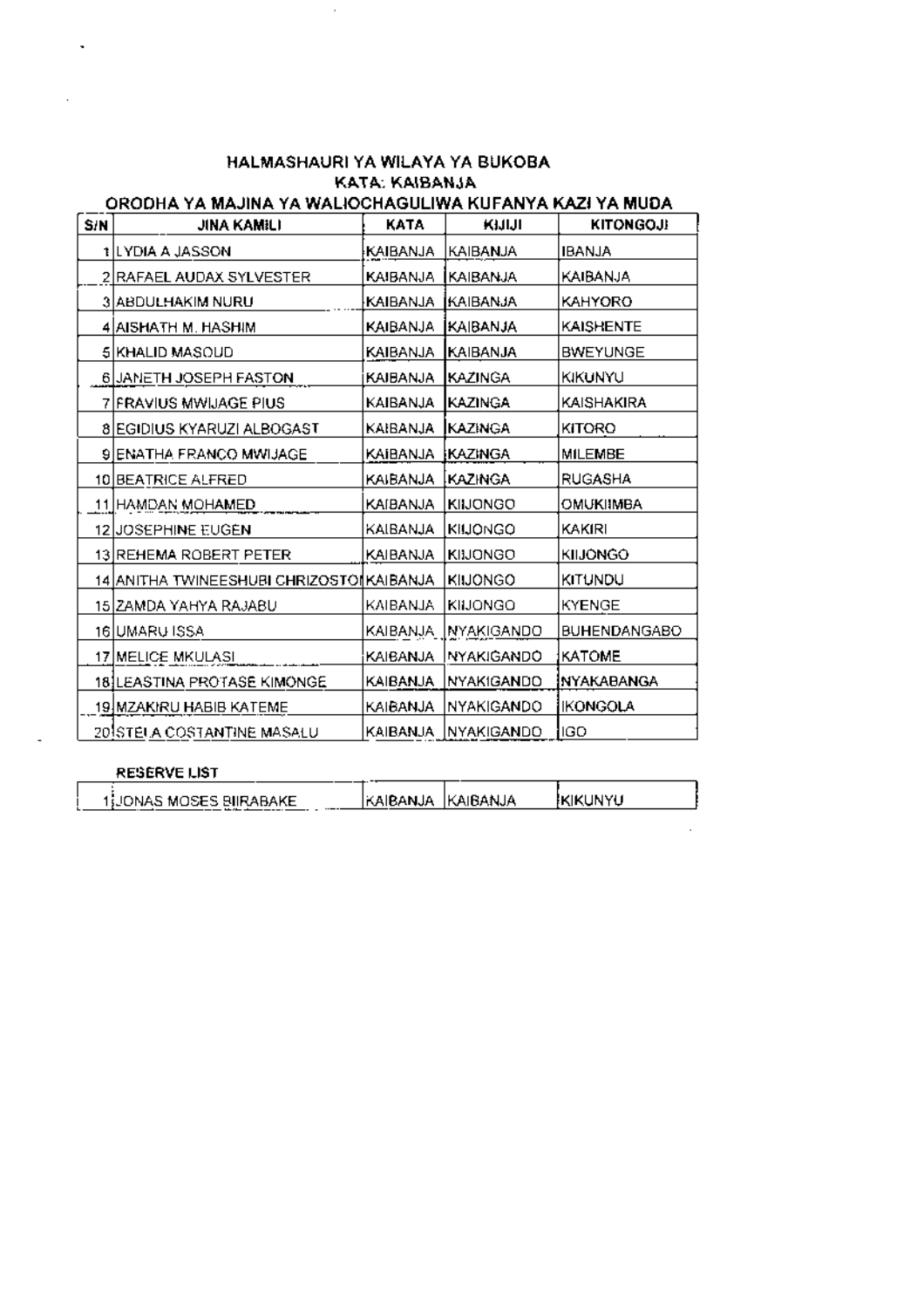# HALMASHAURI YA WILAYA YA BUKOBA KATA: IBWERA

# ORODHA YA MAJINA YA WALIOSAILIWA NAFASI YA KAZI YA MUDA

| S/N | <b>JINA KAMILI</b>              | KATA          | KIJIJI          | <b>KITONGOJI</b> |
|-----|---------------------------------|---------------|-----------------|------------------|
|     | <b>IFRANK KAMESE</b>            | <b>IBWERA</b> | IBWERA          | <b>BIJUNJU</b>   |
|     | 2ÌUSAMA IBRAHIM KIBAMBI         | IBWERA        | <b>IBWERA</b>   | <b>KISHONGA</b>  |
|     | 3 EDINA DESDERY                 | <b>IBWERA</b> | <b>IBWERA</b>   | MBATAMA          |
|     | 4]PASFICUS NGAIZA PASCHAL       | <b>IBWERA</b> | IBWERA          | <b>RUBUMBA</b>   |
|     | 5 DATIVA GODWINE                | <b>IBWERA</b> | <b>IBWERA</b>   | <b>RUBUNGO</b>   |
|     | 6 AMIMU MULOKOZI KASIM          | <b>IBWERA</b> | <b>ITONGO</b>   | <b>BWAGULA</b>   |
|     | 7 IDEVID NGEMELA PROJEST        | <b>IBWERA</b> | <b>I</b> ITONGO | <b>BWEYENZA</b>  |
|     | <b>BIRATIFA ISMAIL BYAKUAGO</b> | <b>IBWERA</b> | <b>ITONGO</b>   | IKUNYU           |
|     | 9 RAUFU LWHUMBIZA AMIMU         | <b>IBWERA</b> | <b>ITONGO</b>   | <b>ITONGO</b>    |
|     | 10 ELIPIDIUS MATUNGWA GOSBERT   | <b>IBWERA</b> | ITONGO          | <b>NGOROGORO</b> |
|     | 11 METHOD B JAMES               | <b>IBWERA</b> | KARONGE         | <b>BUBAGO</b>    |
|     | 12 RUTH GEOFREY RWEYEMAMU       | IBWERA        | KARONGE         | KARONGE          |
|     | 13 NELSON IZIDORY               | <b>IBWERA</b> | KARONGE         | MAGANGO          |
|     | 14 REVOCATUS JOHN               | IBWERA        | KARONGE         | <b>RUKINDO</b>   |
|     | 15 BERNARD BINAMUNGU PASCHAL    | IBWERA        | KIBONA          | <b>BUSAIZI</b>   |
|     | 16 BARAKA NAZZIR SUED           | IBWERA        | <b>KIBONA</b>   | KIBONA           |
|     | 17 RIGOBERT ALEXANDER           | IBWERA        | <b>KIBONA</b>   | <b>RUGAZE</b>    |

#### RESERVE LIST

. . .

| 1 IEVODIA NJUNWA EPHURAHIMI | <b>IIBWERA</b> | <b>IKARONGE</b> | <b>IKARONGE</b> |  |
|-----------------------------|----------------|-----------------|-----------------|--|
| 2IDENICE K GODFREY<br>      | IBWERA         | <b>IIBWERA</b>  | IMBATAMA        |  |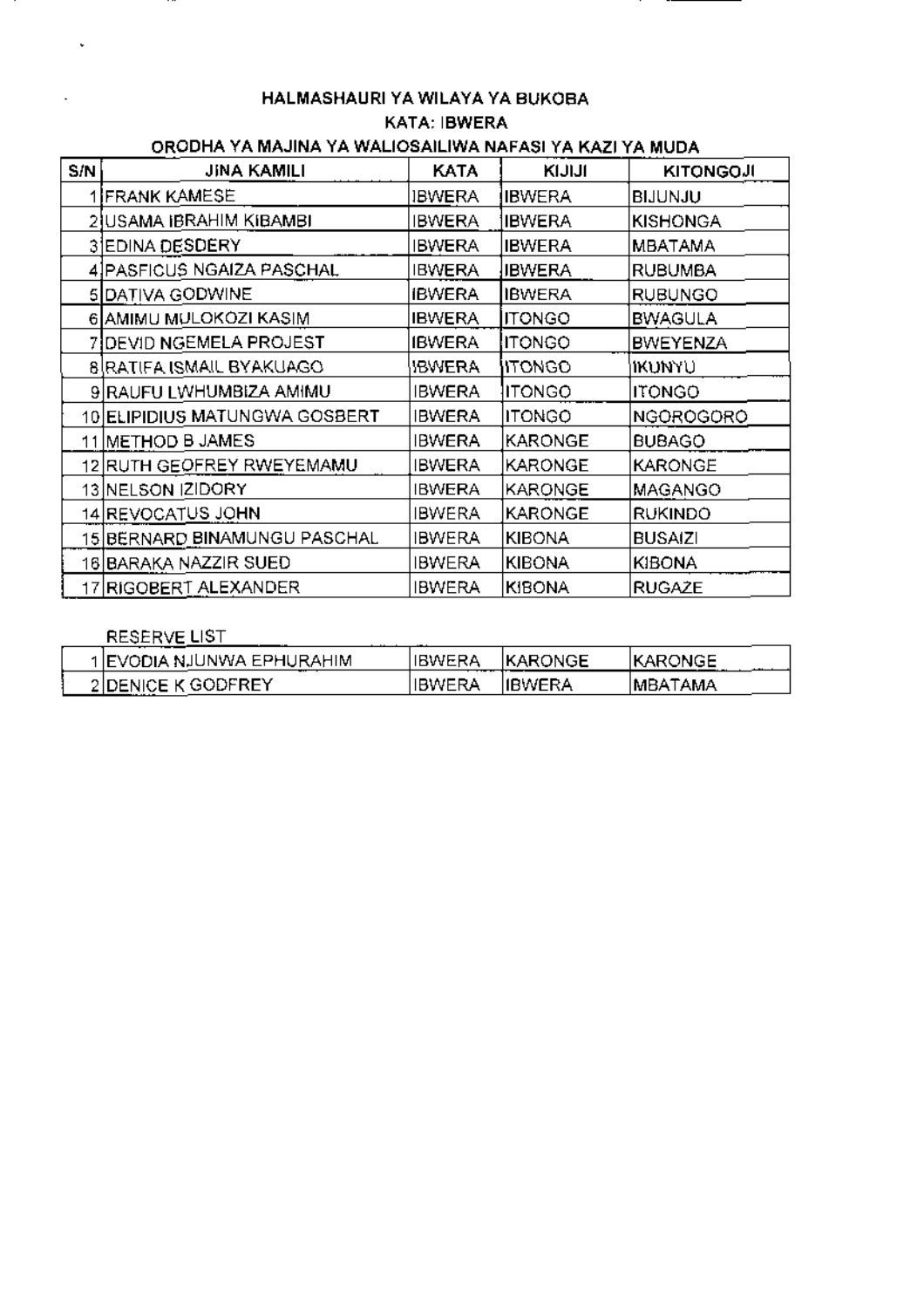# **KATA: KISHOGO**

# ORODHA YA MAJINA YA WALICHAGULIWA KUFANYA KAZI YA MUDA

| S/N | JINA KAMILI                     | KATA           | KIJIJI         | <b>KITONGOJI</b>  |
|-----|---------------------------------|----------------|----------------|-------------------|
|     | LILIAN METHOD                   | KISHOGO        | KASHULE        | IKASHULE          |
| 2   | PAPIANUS REGUMELEZA PATRICK     | KISHOGO        | KASHULE        | ¦MBALE 'A'        |
| з   | <b>IDICKSON WILLIAM</b>         | KISHOGO        | <b>KASHULE</b> | MBALE 'B'         |
| 4   | NELSON MULOKOZI                 | <b>KISHOGO</b> | <b>KASHULE</b> | <b>NTOBORA</b>    |
| 5   | EVASIUS MUGANYIZI PASKALE       | KISHOGO        | KASHULE        | RUGABILA          |
| е   | JOANITHA TALEMWA REVELIAN       | <b>KISHOGO</b> | <b>KASHULE</b> | <b>NYAMUGONGA</b> |
|     | GERALD XAVE <u>RY KABAN</u> DWA | <b>KISHOGO</b> | KISHOGO        | KIBONA            |
| 8   | <b>HAPPINESS DEUS</b>           | <b>KISHOGO</b> | <b>KISHOGO</b> | KISHOGO 'A'       |
| 9   | JUNIOR TUMWESIGE JOHANSEN       | <b>KISHOGO</b> | KISHOGO        | KISHOGO 'B'       |
| 10  | GODFREY FREDY THOMAS            | KISHOGO        | INTOIJA        | BIKIGA            |
| 11  | JALLEN JOHN PASCHAL             | <b>KISHOGO</b> | <b>NTOLJA</b>  | <b>MKONGO</b>     |
| 12. | <b>IMZAKIIRU MOHAMMED</b>       | KISHOGO        | NTOIJA         | <b>INTOIJA</b>    |

# **RESERVE LIST**

 $\cdot$ 

|  | ______ <del>__</del> _______ |                |                              |  |
|--|------------------------------|----------------|------------------------------|--|
|  | <b>JILIAN ADOLOPH</b>        | <b>KISHOGO</b> | EKISHOGO <b>IKISHOGO 'B'</b> |  |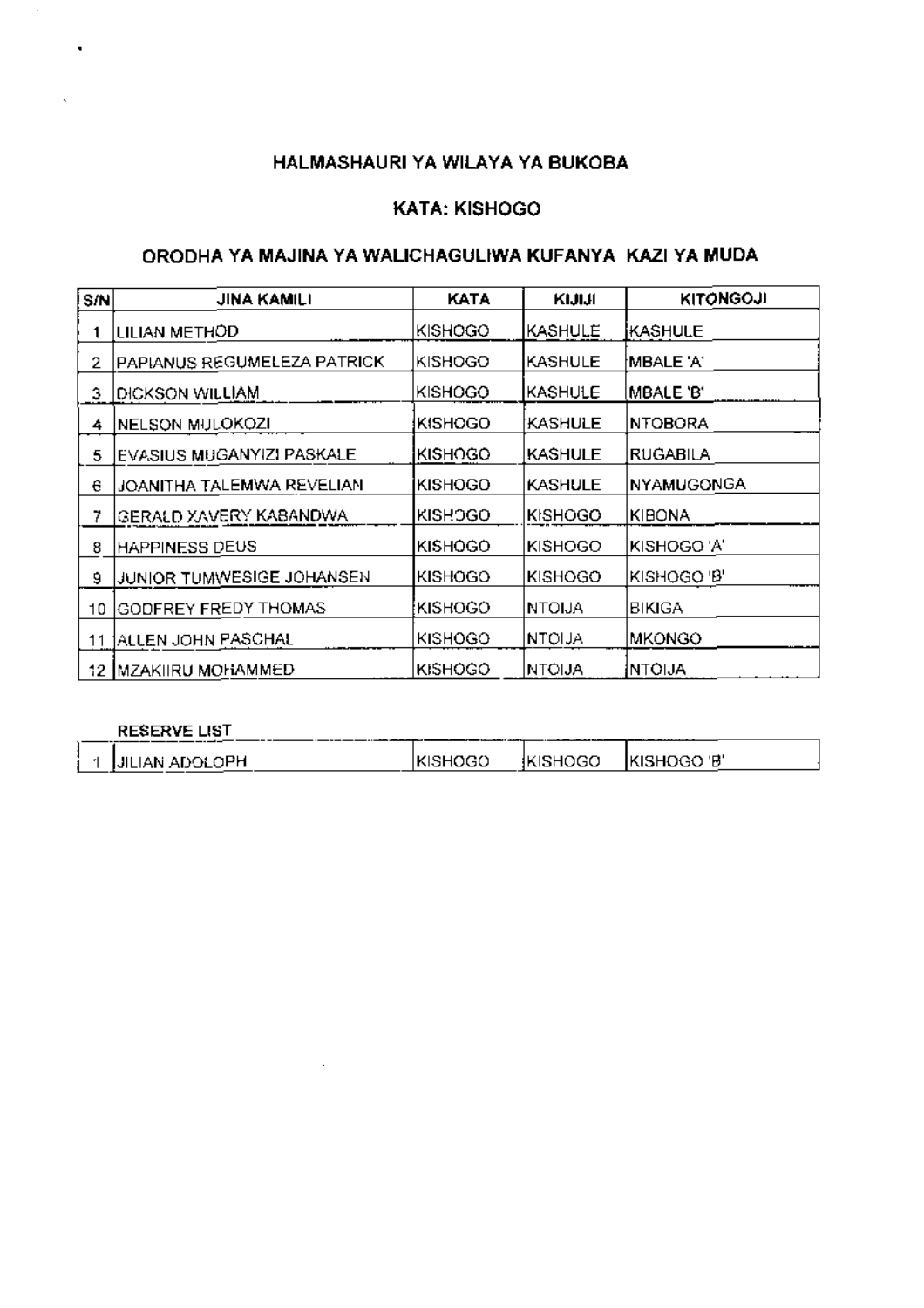# HALMASHAURI YA WILAYA YA BUKOBA **KATA: KATERERO**

#### ORODHA YA MAJINA YA WALIOSAILIWA NAFASI YA KAZI YA MUDA. **KATA KITONGOJI** S/N **JINA KAMILI** KIJIJI KATERERO MULAHYA KAMULI  $\mathbf{1}$ AMINA RASHID BENGESI KATERERO KYEMA KYANJOJWE  $\overline{2}$ **ZAYUNI KOKUSIIMA HABIB** ELVIRA VENANT KATERERO KYEMA KYEMA 3 KATERERO KYEMA MUGAZA  $\overline{4}$ **SULEIMAN ALLY** AVITUS BYELA THEOP<u>HIL.</u> KATERERO MULAHYA ITONGO 'A' 5. KATERERO MULAHYA ITONGO 'B' **BENITHA BYELA BOSCO** 6 KATERERO MULAHYA **KAMULI** LEAH KURWA JOSEPH 7. (KATERERO (MULAHYA **KANSENENE**  $\theta$ ADRIANA JOHNBOSCO KATERERO MULAHYA HELLADIUS MUKYANUZI ERASMUS **RUGOBA** 9 KATERERO MULAHYA **BUSHWEKA** 10 ANESTER WILLISON

#### **RESERVE LIST**

| ILINUS MUULIZI ADGAR | IKATERERO IKYEMA | <b>IKYANGUGE</b> |
|----------------------|------------------|------------------|
|                      |                  |                  |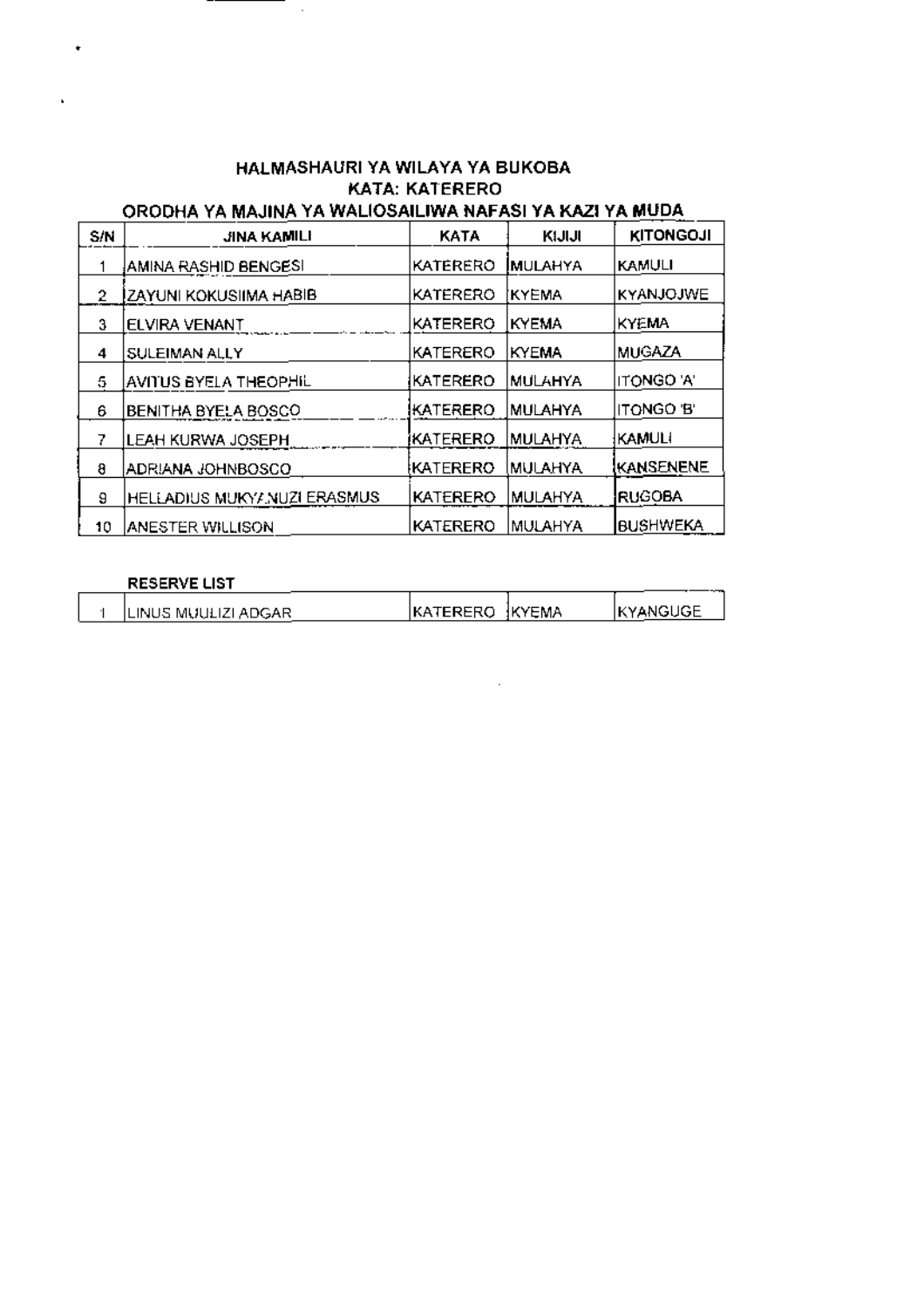# HALMASHAURI YA WILAYA YA BUKOBA **KATA: MIKONI**

#### ORODHA YA MAJINA YA WALIOCHAGULIWA KUFANYA KAZI YA MUDA

| S/N | JINA KAMILI                           | KATA          | <b>KINNI</b>   | <b>KITONGOJI</b> |
|-----|---------------------------------------|---------------|----------------|------------------|
| 1   | ERICK TUMUSIME METHOD                 | MIKONI        | KAGONDO        | KAZIRANFUKA      |
| 2   | RODA ROBERT LYAMUNGU                  | <b>MIKONI</b> | KAGONDO        | RUHIJA           |
| З.  | SPENCIOZA I 'ENDO ALMACHIUS'          | IMIKONI       | <b>KAGONDO</b> | KAMIRONDO        |
| 4   | <u> MUKSIN MUJUNI AMRI</u>            | <b>MIKONI</b> | KAGONDO        | KATULA           |
| á   | DIANA DEUSDEDITH                      | MIKONI        | KAHYORO        | KAHYORO          |
| Θ   | ISOPHIA M. AUDAX                      | <b>MIKONI</b> | KAHYORO        | NYABUSHENEGEKA   |
| 7.  | DANIEL DOMICIAN MTABAZI               | MIKONI        | KAHYORO        | RUGASHA          |
| 8   | AMIMU JAFARY                          | <b>MIKONI</b> | <b>MIKONI</b>  | <b>MIKON</b>     |
| 9   | NIMROD TUMWESIGE BENSON               | MIKONI        | <b>MIKONI</b>  | RULAMA I         |
| 10  | ISHIJA CHANDALUBA                     | <b>MIKONI</b> | MIKONI         | RULAMA II        |
| 11  | <b>JANICIA ILDEFONCE</b>              | MIKONI        | RUTETE         | KYATANGABO A     |
|     | 12 <sub>L</sub> AMOS MATUNGWA ADELTUS | <b>MIKONI</b> | <b>RUTETE</b>  | KYATANGABO 'B    |
|     | <u>13 BASHIRU ABDUNURU</u>            | MIKONI        | RUTETE         | RUKAGATE         |
|     | 14 PENINA NESTORY                     | MIKONI        | RUTETE         | RUTETE           |

#### **RESERVE**

 $\ddot{\phantom{0}}$ 

|  | 1 ANSWALI RUGEMALILA MOHAMED | IMIKONI | <b>IRUTETE</b> | IRUTETE |
|--|------------------------------|---------|----------------|---------|
|--|------------------------------|---------|----------------|---------|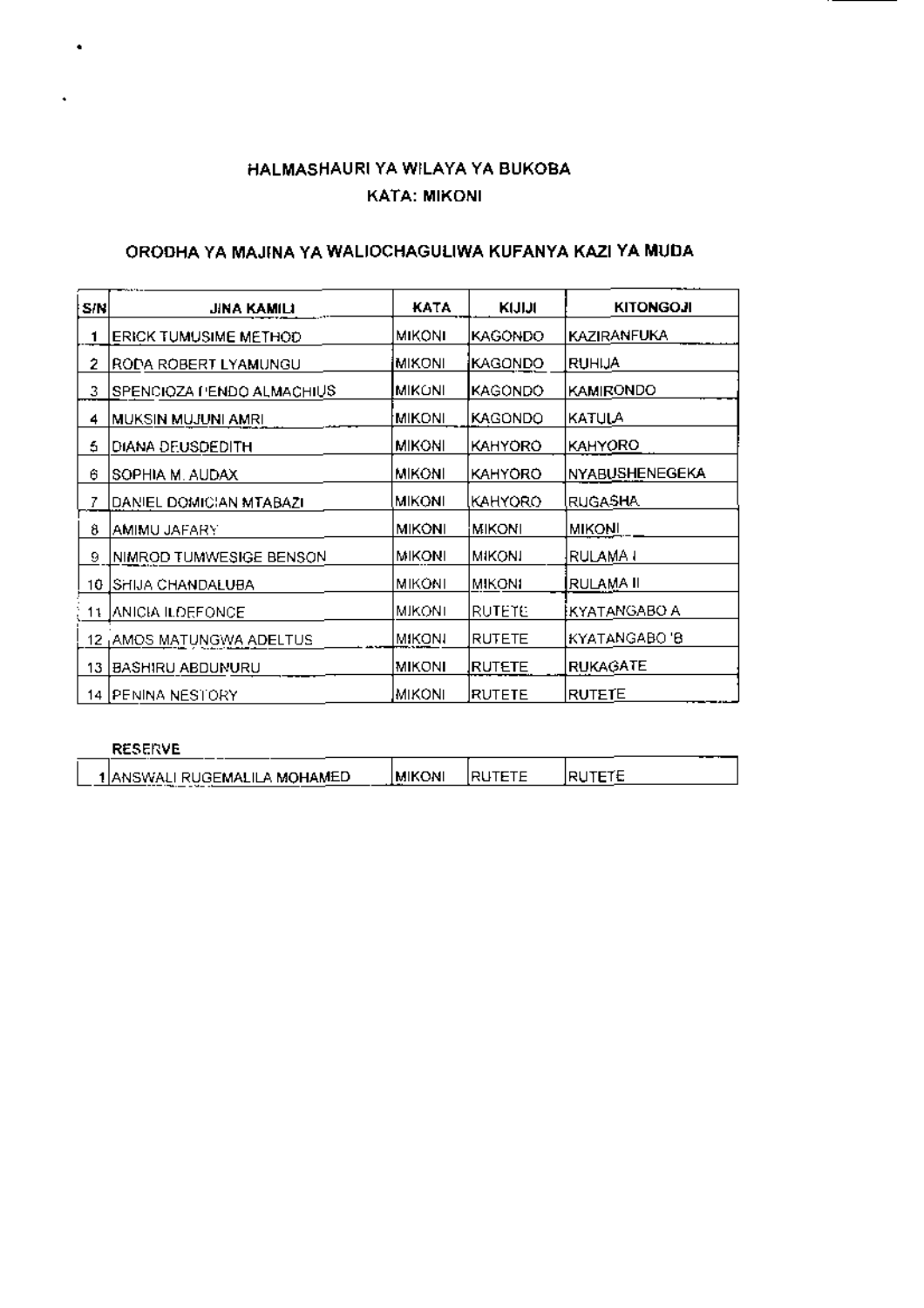÷,

#### KATA: NYAKIBIMBILI

# ORODHA YA MAJINA YA WALIOCHAGULIWA KUFANYA KAZI YA MUDA

| S/N | JINA KAMILI                    | KATA                    | KIJIJI              | <b>KITONGOJI</b>  |
|-----|--------------------------------|-------------------------|---------------------|-------------------|
|     | SUBIRA PATIENCE RUHINDA        | NYAKIBIMBILI            | <b>BUGENGELE</b>    | BUHURILA          |
| 2   | TUMAIN PASIFISIFICIUS RUHINDA. | NYAKIBIMBILI (BUGENGELE |                     | <b>MISHENYE</b>   |
| 3   | VICTOR MUGANYIZ! THEMISTOCLES  | NYAKIBIMBILI            | <b>BUGENGELE</b>    | MUSHABA           |
| 4   | EVODIUS MWIJAGE JOHNSTON       | INYAKIBIMBILI           | BUGENGELE           | <b>BUGENGERE</b>  |
| 5   | <b>MAGRETH PAUL</b>            | NYAKIBIMBILI            | <b>BUNDAZA</b>      | KISHENGE          |
| 6   | REVOCATHA EMMANUEL             | NYAKIBIMBILI            | <b>BUNDAZA</b>      | MIRUNGU           |
| 7   | <b>FLORA JONESTONE</b>         | <b>NYAKIBIMBILI</b>     | <b>BUNDAZA</b>      | <b>BUNDAZA</b>    |
| 8   | NICKSON TWINOMUKAMA KAMBUGA    | NYAKIBIMBILI            | IKITAHYA            | <b>BUTALEMARA</b> |
| Э   | FAIDHATI YASIMU.               | nyakibimbili            | KITAHYA             | BWIHUZI           |
| 10  | DANIEL DOMISIAN                | NYAKIBIMBILI            | KITAHYA             | KAFUNJO           |
| 11  | ELVILA VICENT                  | NYAKIBIMBILI            | 'NYAKIBIMBILI       | KYABAJWA          |
| 12  | ODETHA JAMES KABIKA            | NYAKIBIMBILI            | <b>NYAKIBIMBILI</b> | INGERA            |
| 13. | JULIA PASTORY                  | <b>NYAKIBIMBILI</b>     | NYAKIBIMBILI        | INSHEKASHEKE      |

| RESERV                          | $ -$                      |                   |            | $- - -$ |
|---------------------------------|---------------------------|-------------------|------------|---------|
| IHUSSEIN YUNUSU<br><del>.</del> | <b>INYAKIBIMBIL.</b><br>. | <b>TAHYA</b><br>н | licaeun.io |         |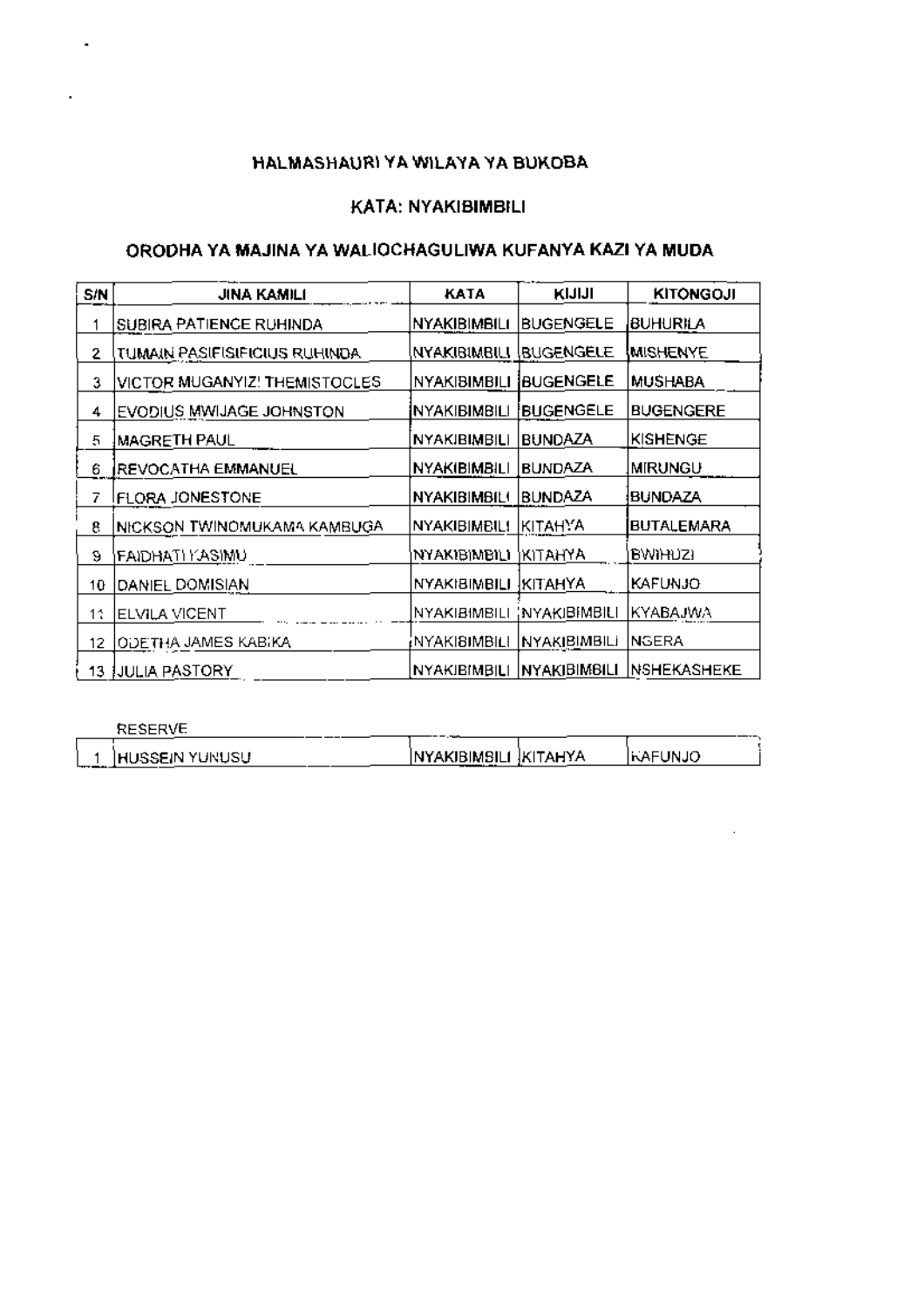#### KATA: KASHARU

#### ORODHA YA MAJINA YA WALIOSAILIWA NAFASI YA KAZI YA MUDA

| S/N | <b>JINA KAMILI</b>           | <b>KATA</b>    | KIJIJI            | <b>KITONGOJI</b>      |
|-----|------------------------------|----------------|-------------------|-----------------------|
|     | JOHANESI KATO COSIMAS        | KASHARU        | <b>BUTAINAMWA</b> | BUGYABUSO             |
|     | CATHERINE DAMIAN KASSOLO     | KASHARU        | BUTAINAMWA        | <b>BWESHAMUZI</b>     |
|     | ZURIATH KYAKUSHEMEILE YUSUPH | KASHARU        | <b>BUTAINAMWA</b> | KINAMILA              |
|     | NELIUS NELSON MTAWALA        | KASHARU        | <b>BUTAINAMWA</b> | IMKALANGA             |
| 5   | HABIBU HABIBU FADHILI        | KASHARU        | KABAJUGA          | KABAJUGA              |
| 6   | AZIZI YUSUPH IBRAHIMU        | <b>KASHARU</b> | KABAJUGA          | <b>KAGABIRO</b>       |
|     | ANETH AMATUS MAKUBO          | KASHARU        | KABAJUGA          | NYAKABAIRA/NYAKIBUMBA |
| 8   | HERIETH TEONESTA KICHUMU     | KASHARU        | <b>KASHARU</b>    | KASHARU               |
| 9   | ANGELA BYELA KARUMUNA        | KASHARU        | <b>KASHARU</b>    | KATOJU                |
| 10  | HAMADI ABDI ALLY             | KASHARU        | IKASHARU          | RWONGWE               |

**RESERVE** 

| 西巴西巴西亚<br>RESERVL             |         |                 |         |  |
|-------------------------------|---------|-----------------|---------|--|
| <b>FIRDAUS CHERET MOHAMED</b> | KASHARU | <b>IKASHARU</b> | KASHARL |  |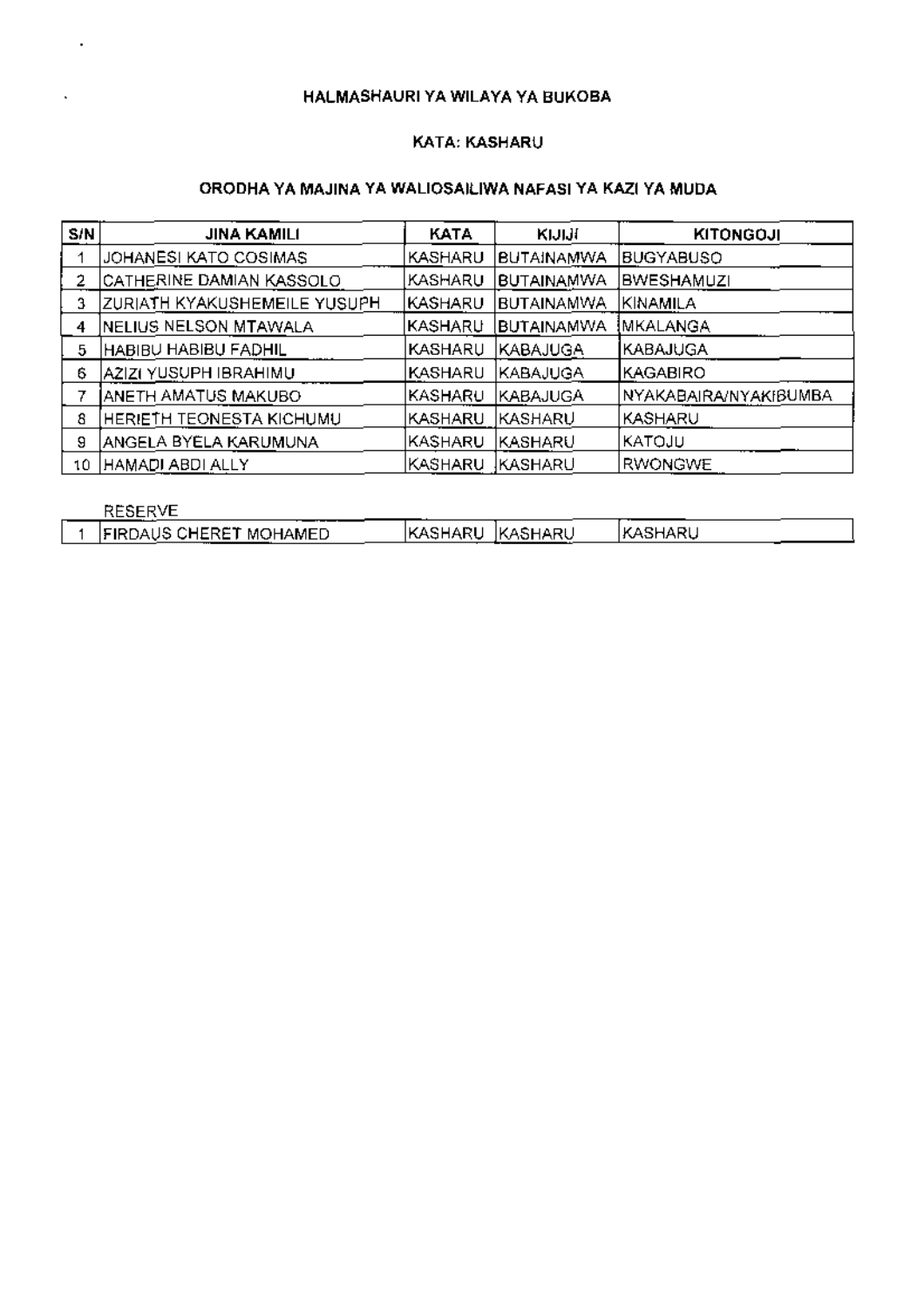### HALMASHAURI YA WILAYA YA BUKOBA **KATA: KYAMULAILE** ORODHA YA MAJINA YA WALIOCHAGULIWA KUFANYA KAZI YA MUDA

 $\hat{\mathcal{A}}$ 

| S/N <sup>1</sup> | JINA KAMILI                     | <b>KATA</b>       | KIJIJI            | <b>KITONGOJI</b>  |
|------------------|---------------------------------|-------------------|-------------------|-------------------|
|                  | 1 AGNES M FESTO                 | KYAMULAILE        | <b>KYAMULAILE</b> | KYAMWANJURA       |
|                  | 2 AISHATH A RASHID              | KYAMULAILE        | KYAMULAILE        | <b>KYAMULAILE</b> |
|                  | <b>3IFESTON ADMON MGALLLA</b>   | KYAMULAILE        | KYAMULAILE        | <b>KISHAO</b>     |
|                  | <u>4 FRIVIA FRANCE KATABARO</u> | KYAMULAILE        | KYAMULAILE        | <b>IBALELYELA</b> |
|                  | 5 HILALIUS CLAVERY              | KYAMULAILE        | KYAMULAILE        | KATOKORO          |
|                  | 6 RATIPHA RASHID HUSSEIN        | KYAMULAILE        | KYAMULAILE        | <b>KABAREHE</b>   |
|                  | 7 RUCHIUS RWEGOSHORA OSCA       | KYAMULAILE        | MASHULE           | RWEMISHASHA       |
|                  | 8 YUSUPH MUTAILUKWA SELESTINE   | <b>KYAMULAILE</b> | <b>MASHULE</b>    | MUJUNWA           |
|                  | 9 FROLA MUKAUMBYA MUSSA         | <b>KYAMULAILE</b> | <b>IMASHULE</b>   | <b>MASHULE</b>    |
|                  | 10 ANTIA ATUUNDA ALBERT         | <b>KYAMULAILE</b> | MASHULE           | <b>KAMUKANA</b>   |
|                  | 11 RAHMA MOHAMED                | KYAMULAILE        | MASHULE           | <b>RUBALE</b>     |
|                  | 12 JASTINE ISHENGOMA JAMES      | KYAMULAILE        | MASHULE           | <b>KIGUGO</b>     |
|                  | 13 JULIUS FELIX                 | KYAMULAILE        | OMUKALAMA         | OMUKARAMA         |
|                  | 14 AMIDU AYESIGA AMIMU          | KYAMULAILE        | OMUKARAMA         | NYABULILA         |
|                  | 15 CARPAS ISHENGOMA CYPRIAN     | KYAMULAILE        | OMUKARAMA         | KYAMWANJURA       |
|                  | 16 ADELINA KOKWIJUKA ALBOGAST   | KYAMULAILE        | OMUKARAMA         | <b>KIBUGABUGA</b> |
|                  | 17 ALMACHIUS BAMBAZA KAMALA     | KYAMULAILE        | OMUKIHISI         | OMUKIHISI         |
|                  | 18 JOHANNES ALFRED BYARUSHENGO  | KYAMULAILE        | OMUKIHISI         | KAICHUMU          |
|                  | 19 SHADADI SHABANI              | KYAMULAILE        | OMUKIHISI         | <b>KEMISHAO</b>   |

# **RESERVE LIST**

L.

| <b>RESERVE LIST</b>            |                    |                    |              |
|--------------------------------|--------------------|--------------------|--------------|
| 1]BERTHA ZELAMULA BRYSON       | <b>KYAMULAILE</b>  | <b>JOMUKIHISI</b>  | IOMUKARAMA   |
| 2 REVOCATUS RWEYONGEZA IBRAHIM | <b>IKYAMULAILE</b> | IMASHULE           | IMASHULE     |
| <b>BIERICK EVARISTER</b>       | IKYAMULAILE        | <b>IKYAMULAILE</b> | IKYAMULAILE. |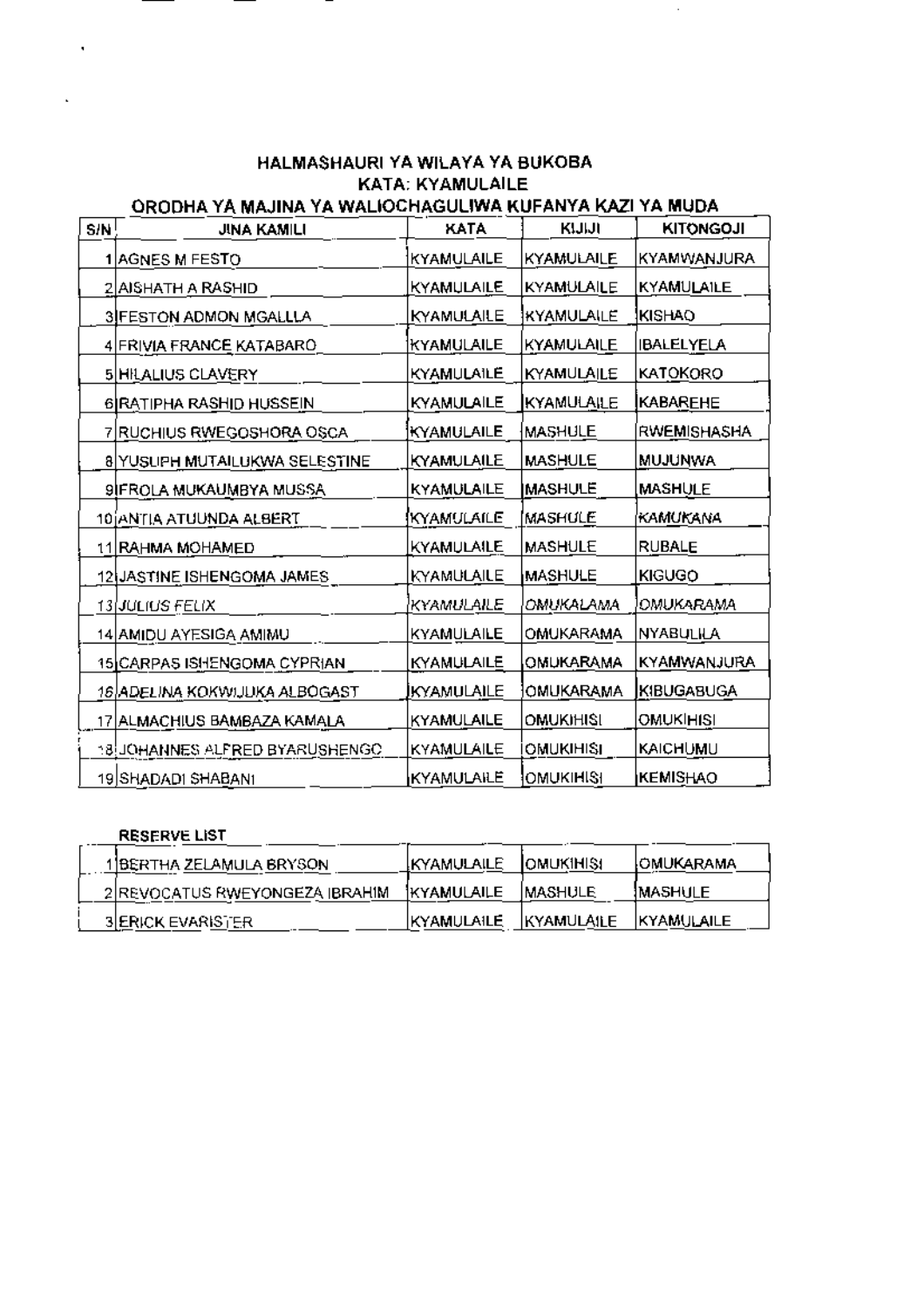## HALMASHAURI YA WILAYA YA BUKOBA **KATA: KATORO** ORODHA YA MAJINA YA WALIOSAILIWA NAFASI YA KAZI YA MUDA

| S/N | <b>JINA KAMILI</b>          | КАТА   | <b>KIJIJI</b>  | <b>KITONGOJI</b>   |
|-----|-----------------------------|--------|----------------|--------------------|
|     | JASINTA KAUMBYA SARAPION    | KATORO | KATORO         | <b>BUSINGO</b>     |
|     | 2 MOHAMED KASSIM MOHAMED    | KATORO | KATORO         | KYALURAMBA         |
|     | 3 FAKHARUDDIN K MASQUD      | KATORO | KATORO         | NYAKITWERO         |
|     | 4 ANGELIKA BARTHAZARY       | KATORO | KATORO         | <b>NYAKITWERO</b>  |
|     | SISTEVEN PROTAGE KAMULALI   | KATORO | <b>KATORO</b>  | RUKUNYU/KATORO     |
|     | 6 LEONSIA PROJESTUS         | KATORO | MUSIRA         | <b>BUKOKOLYA</b>   |
|     | 7 HAMIS NASIBU JUMA         | KATORO | <b>MUSIRA</b>  | RUKONO             |
|     | 8 THOBIAS MARCEL DICKSON    | KATORO | MUSIRA         | <b>KIHORO</b>      |
|     | 9 BERTRA RESPICIUS FELICIAN | KATORO | <b>NGARAMA</b> | <b>ISHEMBULILO</b> |
|     | 10 FRAVIAN PHILIMON         | KATORO | NGARAMA        | KAKINGA            |
|     | 11 MBARAKA ABDUL SHABAN     | KATORO | <b>NGARAMA</b> | KATAGO             |
|     | 12 SADAM ISSACK             | KATORO | NGARAMA        | NYAKASHENYE        |
|     | 13 JULIETH REUBEN           | KATORO | <b>NGARAMA</b> | RUHANGA            |
|     | 14 MAGRETH JEREMIAH         | KATORO | <b>RUHOKO</b>  | KAGASHA            |
|     | 15 RASHID ABDUL KASHOBA     | KATORO | RUHOKO         | NYABIHANGA         |
|     | 16 GILBERTH RWEHUMBIZA PIUS | KATORO | <b>RUHOKO</b>  | RUHOKO 'A'         |
|     | 17 HASSAN SAID HASSAN       | KATORO | RUHOKO         | RUHOKO 'B'         |
|     | 18 RATIFA RAMADHANI HASSAN  | KATORO | RUHOKO         | KAMULABA           |

# **RESERVE**

| t!NAKIMULI ROSMERY          | IKATORO   KATORO |         | <b>IRUKUNYU</b> |
|-----------------------------|------------------|---------|-----------------|
| 2 GRACE GEORGE KIFUMBE      | IKATORO  KATORO  |         | IRUKUNYU.       |
| 3 MAHFUDHI MZAKIRU KATABAZI | 'KATORO          | IKATORO | IRUKUNYU/KATORO |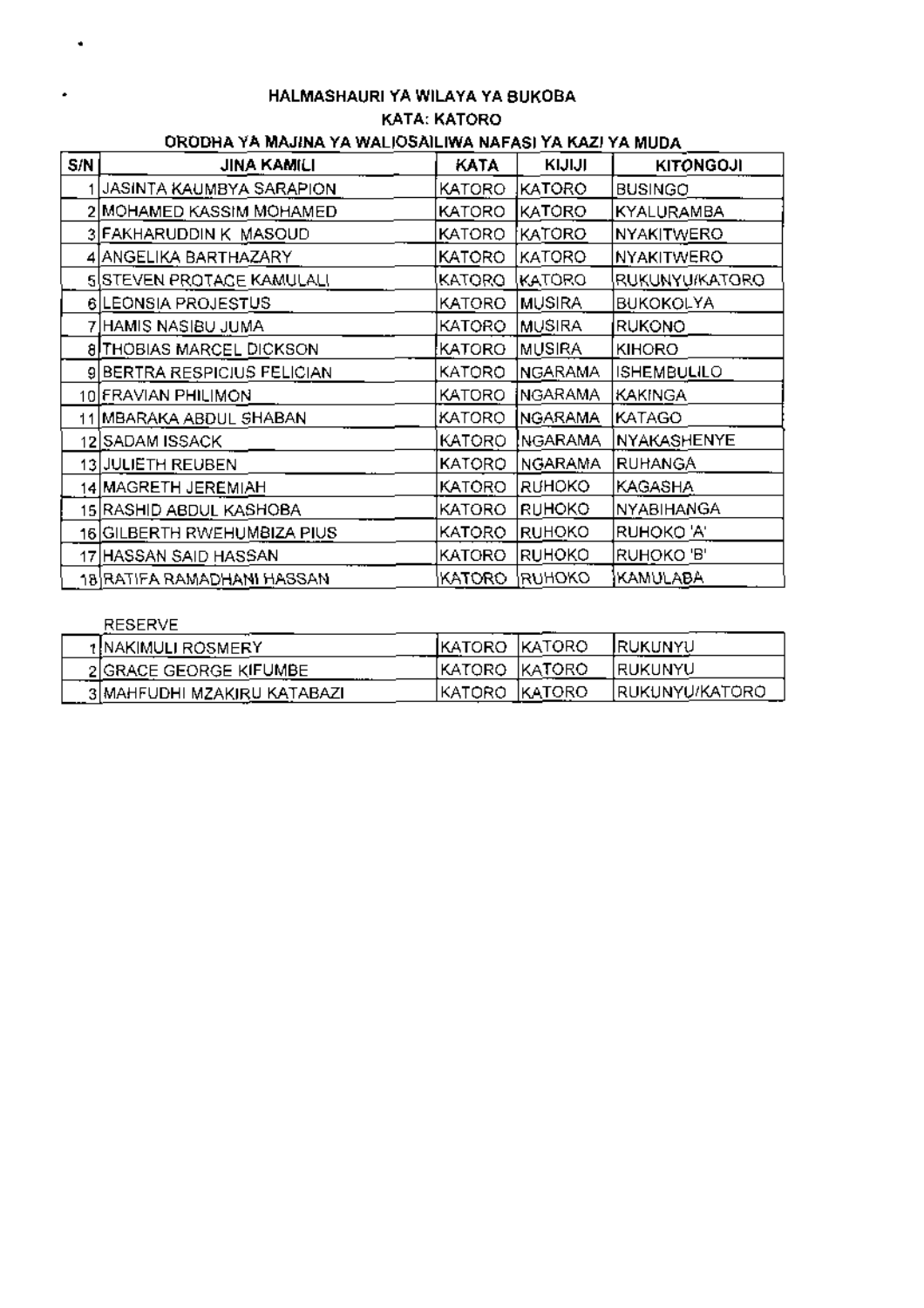#### HALMASHAURI YA WILAYA YA BUKOBA KATA: IZIMBYA ORODHA YA MAJINA YA WALIOSAILIWA NAFASI YA KAZI YA MUDA

J.

--

| S/N | <u>ono en la transmitativa de la califación de la tradución de la mond</u><br>JINA KAMILI | <b>KATA</b>    | KIJIJI          | <b>KITONGOJI</b> |
|-----|-------------------------------------------------------------------------------------------|----------------|-----------------|------------------|
|     | ELIAZAR JAMES                                                                             | <b>IZIMBYA</b> | <b>BUTULAGE</b> | <b>BILELE</b>    |
|     | 2 BWELELO MAYOMBO NDONO                                                                   | <b>IZIMBYA</b> | <b>BUTULAGE</b> | KAISHENYENJE 'A' |
|     | 3 ELIETH EVELYN LWEGALULIRA                                                               | <b>IZIMBYA</b> | BUTULAGE        | NYABUSHORORO     |
|     | 4 PRIVA ALINDA ATHANASIO                                                                  | IZIMBYA.       | <b>BUTULAGE</b> | NYAKAKA 'A'      |
|     | 5 MTAWAKILU BYABATO HABIBU                                                                | IZIMBYA        | <b>BUTULAGE</b> | NYAKAKA 'B'      |
|     | 6 ALBINA ANACLETH                                                                         | <b>IZIMBYA</b> | <b>BUTULAGE</b> | KAISHENYENJE B   |
|     | 7 EDINA K IGNAO                                                                           | <b>IZIMBYA</b> | <b>BUTULAGE</b> | <b>KALEEGO</b>   |
|     | 8 ENOCK MPABWOMUKAMA RICHARD                                                              | IZIMBYA        | <b>BUTULAGE</b> | KITORO           |
|     | 9 ANITHA KALUNGI VENANTI                                                                  | <b>IZIMBYA</b> | <b>IZIMBYA</b>  | IZIMBYA 'A'      |
|     | 10 MUDATHIRU SWAIBU BYABATO                                                               | <b>IZIMBYA</b> | IZIMBYA         | IZIMBYA'B'       |
|     | 11 MZAMIDU M. KAJUNA                                                                      | IZIMBYA        | IZIMBYA         | IZIMBYA 'B'      |
|     | 12 EDRICK M. MUGIZI                                                                       | IZIMBYA        | <b>IZIMBYA</b>  | <b>KAKINDO</b>   |
|     | 13 ANTIDIUS DIOCLES                                                                       | <b>IZIMBYA</b> | <b>IZIMBYA</b>  | <b>KYAMPISI</b>  |
|     | 14 RESPICIUS RWEUMBIZA RENATUS                                                            | <b>IZIMBYA</b> | <b>IZIMBYA</b>  | <b>KYELIMA</b>   |
|     | 15 ONNOLASCO BONEVENTURE MULILO                                                           | <b>IZIMBYA</b> | <b>IZIMBYA</b>  | MATOBWA          |

| <b>RESERVE LIST</b>    |          |                 |                          |
|------------------------|----------|-----------------|--------------------------|
| 1 IBETNES AJUNA JOVITH | IIZIMBYA | <b>IBUTLAGE</b> | <b>IKAISHENYENJE 'A'</b> |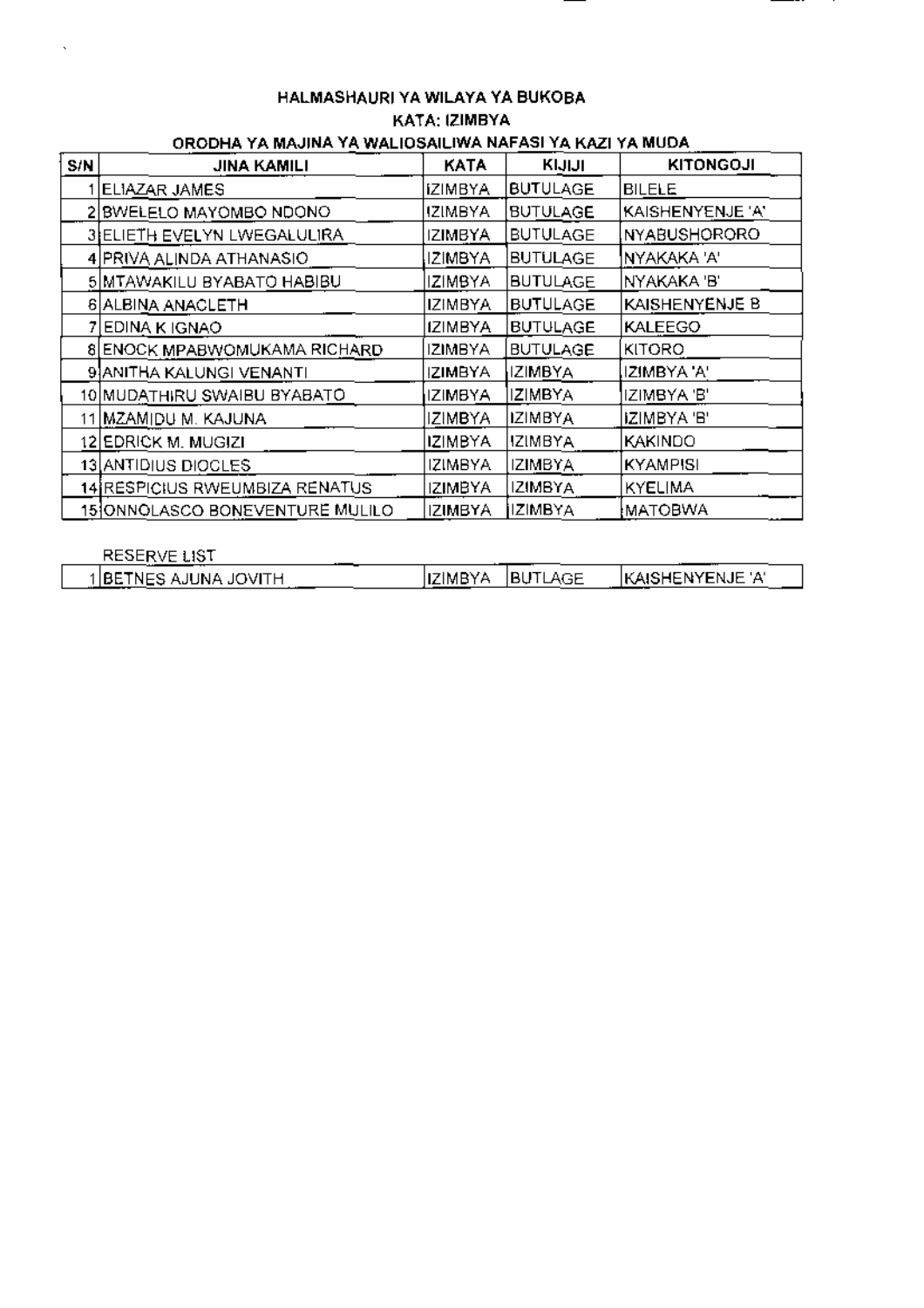#### HALMASHAURI YA WILAYA YA BUKOBA **KATA: RUKOMA**

## ORODHA YA MAJINA YA WALIOSAILIWA NAFASI YA KAZI YA MUDA

| S/N  | JINA KAMILI                         | KATA          | KIJIJI         | <b>KITONGOJI</b>       |
|------|-------------------------------------|---------------|----------------|------------------------|
|      | DERICK DEUS RWEGABIRA               | <b>RUKOMA</b> | <b>BITUNTU</b> | BITUNTU 'A'            |
| 2    | REMIGIUS TUMWESIGE REVASON          | <b>RUKOMA</b> | <b>BITUNTU</b> | BITUNTU B              |
| з.   | EDIMUNDI ELIASI RWEYEMAMU           | <b>RUKOMA</b> | <b>BITUNTU</b> | <b>KAILONGO</b>        |
| 4.   | WINCHISLAUS RUGOLA AUGOSTINIUS.     | RUKOMA        | BITUNTU        | KYAMARANGE             |
| 5    | AIREN FLUGENCE                      | RUKOMA        | BITUNTU        | KAKASHULE              |
| 6.   | CONSTANTINO GEOFREY                 | RUKOMA        | BITUNTU        | NYARUHAMA              |
| 7.   | PROSPER RWEZAULA                    | RUKOMA        | <b>NSHESHE</b> | <b>KABABINGA</b>       |
| 8    | DIANA MUKALUTAGWA LEONARD           | <b>RUKOMA</b> | <b>NSHESHE</b> | KAMUKOLE               |
| 9    | JOFREY MUGISHA CYPRIAN              | <b>RUKOMA</b> | NSHESHE        | KANKENDE               |
| 10   | JUMA KABABAYE ABDALLAH              | <b>RUKOMA</b> | NSHESHE        | KARAMA                 |
| 11   | ELIETH ALINDA BRASIO                | <b>RUKOMA</b> | <b>NSHESHE</b> | KARUHALA               |
| 12.  | JAPHET KAMALA PERES                 | <b>RUKOMA</b> | 'NSHESHE       | <sub>I</sub> KEBIJUMBA |
| 13.  | <b>ISEETBERT C GRIGORY</b>          | RUKOMA        | NSHESHE        | KIIMOI                 |
| 14 I | JAPHET CHRISTIAN HERMAN             | <b>RUKOMA</b> | <b>NSHESHE</b> | KYANGOYE               |
|      | 15 EDWRD RWEYEMAMU ALEX             | <b>RUKOMA</b> | <b>NSHESHE</b> | RWENKOROGO             |
| 16.  | <b>IGEORGIA MUKOMWAMI MBOGO</b>     | <b>RUKOMA</b> | <b>RUKOMA</b>  | <b>IKEMBEBA</b>        |
| 17   | MOHAMMAD AMRI MKURUMBONA            | <b>RUKOMA</b> | <b>RUKOMA</b>  | <b>RUKOMA</b>          |
| 18   | STIRIANUS SYLIVANUS KAKWEZI         | RUKOMA        | RUKOMA         | RUKUNYA                |
| 19   | ANTIDIUS M. ZEPHULINE               | <b>RUKOMA</b> | <b>RUKOMA</b>  | <b>RUZIRA</b>          |
| 20.  | SILI <u>VA</u> TUS SYLIDIO <u>N</u> | <b>RUKOMA</b> | <b>RUKOMA</b>  | <b>KAMOGORO</b>        |
| 21.  | <b>BEATRICE BENEDICTO</b>           | RUKOMA        | <b>RUKOMA</b>  | KYAIBANDA              |

| <b>RESERVE LIST</b>   |     |               |         |                |  |
|-----------------------|-----|---------------|---------|----------------|--|
| <b>IJOYLINE MARCO</b> | --- | <b>RUKOMA</b> | IRUKOMA | <b>irukoma</b> |  |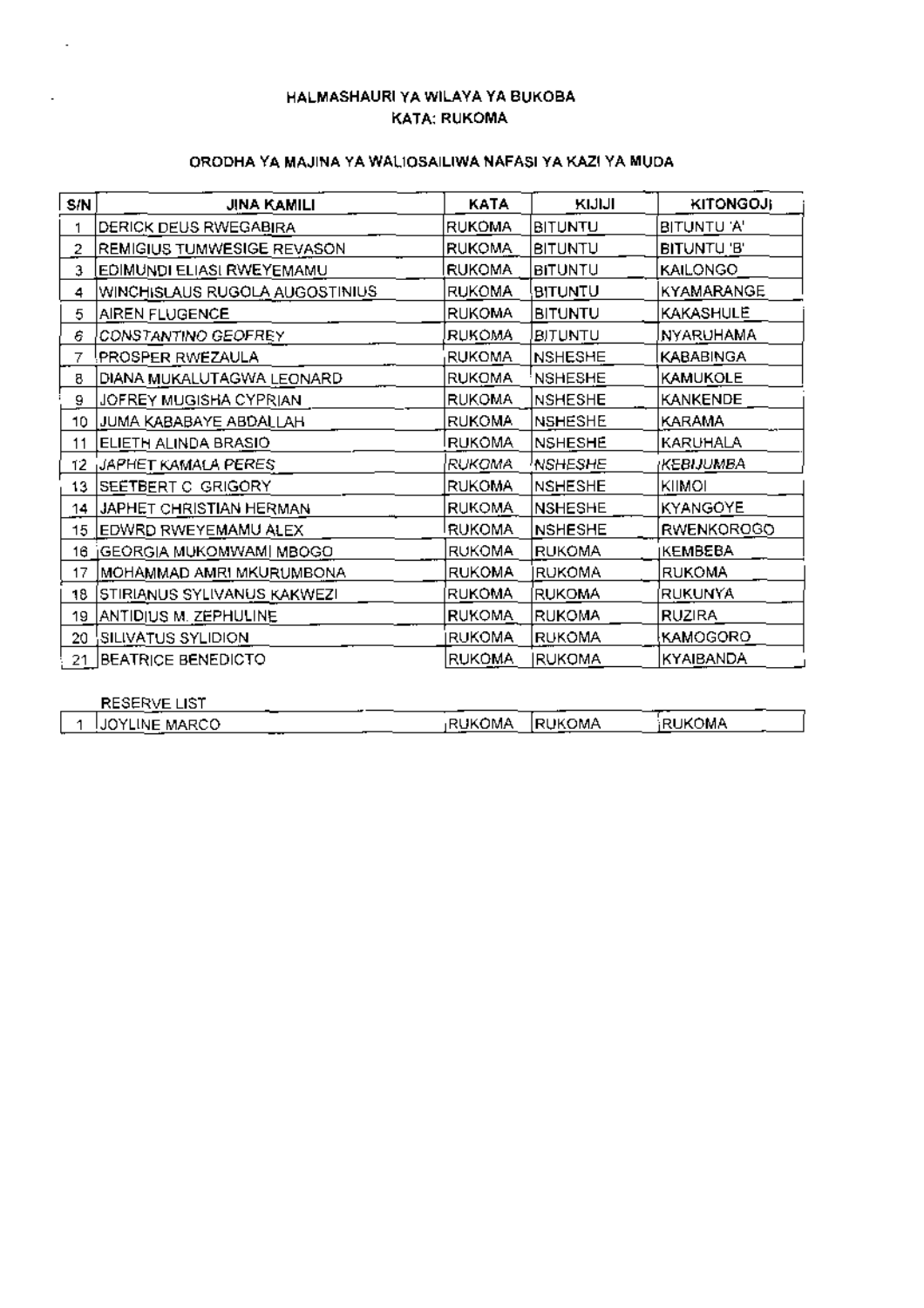#### KATA: KYAITOKE

### ORODHA YA MAJINA YA WALIOSAILIWA NAFASI YA KAZI YA MUDA

| SIN | <b>JINA KAMILI</b>           | <b>KATA</b>                         | KIJIJI | <b>KITONGOJI</b>  |
|-----|------------------------------|-------------------------------------|--------|-------------------|
| 1   | RESPICIUS FELIX EMMANUEL     | KYAITOKE   KYAITOKE                 |        | BWENYANUMI        |
| 2   | SHAMIRA NYAKATO ADAMU        | KYAITOKE KYAITOKE                   |        | <b>IGOMA</b>      |
| 3   | DERIUS KAIJAGE DEZIDERY      | KYAITOKE KYAITOKE                   |        | KIFUKA KISHEKA    |
| 4   | PASCHAL MUJULIZI CHRIZANT    | KYAITOKE KYAITOKE                   |        | KINONGO           |
| 5   | CHRISTINA FRANCIS KAMUHANDA  | KYAITOKE <i>KYAITOKE</i>            |        | KITEMBE           |
| 6   | ERICA MUKATESI BANKIKA       | KYAITOKE KYAITOKE                   |        | KITOBOKA          |
| 7   | SALAH KOKUTANGILILIA JOHANES | KYAITOKE KYAITOKE                   |        | KYAITOKE          |
| ₿   | FERDINAND N. PHILIPO         | KYAITOKE KYAITOKE                   |        | MASHANJE          |
| 9   | JACKLINE MTEMBEI             | KYAITOKE   KYAITOKE                 |        | <b>MTOJU</b>      |
| 10  | GODFREY PETER RWEUMBIZA      | KYAITOKE IKYAITOKE                  |        | NYABULAGALA       |
| 11  | WILLSON MJUMNU NICKSON       | <b>KYAITOKE KYAITOKE</b>            |        | <b>NYAKABUMBA</b> |
| 12  | VESTINA NASAAZI PETER        | KY <u>AITOK</u> E IKYAIT <u>OKE</u> |        | <b>OMWITOMA</b>   |
| 13  | EMMANUEL KAMUGISHA AUDAX     | KYAITOKE  RUGAZE                    |        | BINONI            |
| 14  | VICENT KALOKOLA FLUGENCE     | KYAITOKE RUGAZE                     |        | NDAMA             |
| 15  | DOROSELA BAHATI DEUSDERTH    | KYAITOKE RUGAZE                     |        | RUGAZE 'A'        |
| 16  | VOLPIANUS RWEIKIZA           | KYAITOKE RUGAZE                     |        | RUGAZE 'B         |
| 17  | <b>DENICE KAIZA DANIEL</b>   | KYAITOKE RUGAZE                     |        | KYANJOJU          |
| 18  | <b>SHENDA MATHIAS</b>        | KYAITOKE RUGAZE                     |        | KYEBYALA          |
| 19  | ABDUSHAKIRU M. KABAJU        | KYAITOKE RUGAZE                     |        | MISHASHA          |
| 20  | JENIVA JOSEPHAT              | KYAITOKE RUGAZE                     |        | KABWENGE          |
| 21  | MOSES RWEHUMBIZA PETER       | KYAITOKE RUGAZE                     |        | KISHULI           |
| 22  | <b>ILEINA AIJUKA AMON</b>    | KYAITOKE  RUGAZE                    |        | KIKAGATI          |

| RESERVE LIST                  |                    |                               |
|-------------------------------|--------------------|-------------------------------|
| <b>IEVELINA BRYSON BAKUMA</b> | KYAITOKE  KYAITOKE | IGOMA                         |
| JANNAMARY M. SANGA            |                    | KYAITOKE KYAITOKE NYABULAGALA |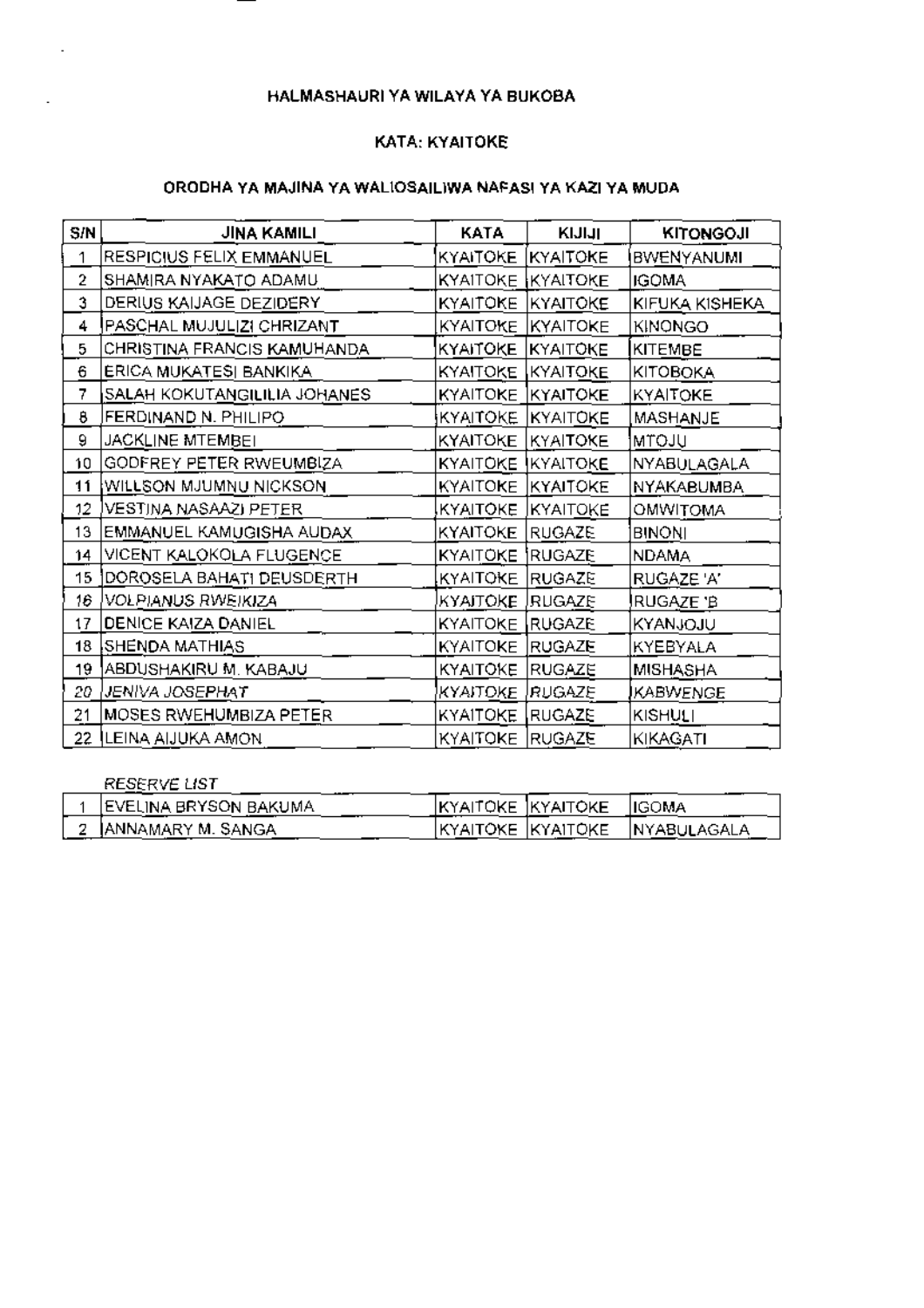#### HALMASHAURI YA WILAYA YA BUKOBA KATA: MUGAJWALE ORODHA YA MAJINA YA WALIOCHAGULIWA KUFANYA KAZI YA MUDA

 $\bar{\mathcal{A}}$ 

| SIN | <b>JINA KAMILI</b>                 | KATA               | <b>KIJIJI</b>     | <b>KITONGOJ!</b>     |
|-----|------------------------------------|--------------------|-------------------|----------------------|
|     | <u> MEDICHADES ALPHONCE DONATH</u> | <b>MUGAJWALE</b>   | KOBUNSHWI         | KAKILOBA             |
|     | 2]DOMITINA KABYEMELA.              | MUGAJWALE          | KOBUNSHWI         | KALUGAMBWA           |
|     | 3 ERASMUS METHOD                   | MUGAJWALE          | KOBUNSHWI         | <b>KOBUNSHWI</b>     |
|     | 4 JOVINARY KABUNGA LEONARD         | MUGAJWALE          | <b>KOBUNSHWI</b>  | KYAMABELE            |
|     | 5 MELINA KALUNGI CHARLES           | MUGAJWALE          | KOBUNSHWI         | <b>NYAKASHENYE</b>   |
|     | 6 REDEMPTA FULUGENSE KAMUGISHA     | MUGAJWALE          | KOBUNSHWI         | <b>OMUBUSON4</b>     |
|     | 7 M <u>ORRIS</u> RAPHEL            | MUGAJWALE          | <b>IMUGAJWALE</b> | <b>BITUNTU</b>       |
|     | 8 FILES ABRUPIAN BAMBNZA           | MUGAJWALE          | <u> MUGAJWALE</u> | <b>IBONELO</b>       |
|     | 9 SULTAN RUTHALEMWA SWALEHE        | MUGAJWALE          | MUGAJWALE         | <b>KAGUGU</b>        |
|     | 10 CHRISTIAN RUGEBEMBELA CRONERY   | MUGAJWALE          | <b>MUGAJWALE</b>  | KANYABUGURU          |
|     | 11]ZAKALIA BURCHARD.               | MUGAJWALE          | MUGAJWALE         | MAKONGORA            |
|     | 12 AGRIPINA PHILBERT MUTALEMWA     | MUCAJWALE          | (MUGAJWALE        | MUGAJWALE            |
|     | 13 DEVOTHA AWEKISHA JOVINARY       | M <u>UG</u> AJWALE | <u>MUGAJWALE</u>  | <b>KANYABUHORORO</b> |
|     | 14 VITARIUS KYALUZI                | MUGAJWALE          | MUGAJWALE         | NYARUTUNTU           |
|     | 15 FESTA ANJONG LE                 | MUGAJWALE          | MUGAJWALE         | INYAKIHANGA          |
|     | 16 LEOPOLD JOSEPHAT                | MUGAJWALE          | <b>IMUGAJWALE</b> | MWEMAGE              |

| RESERVE         |                     |              |
|-----------------|---------------------|--------------|
| IILUCIA NESTORY | MUGAJWALE KOBUNSHWI | INYAKASHENYE |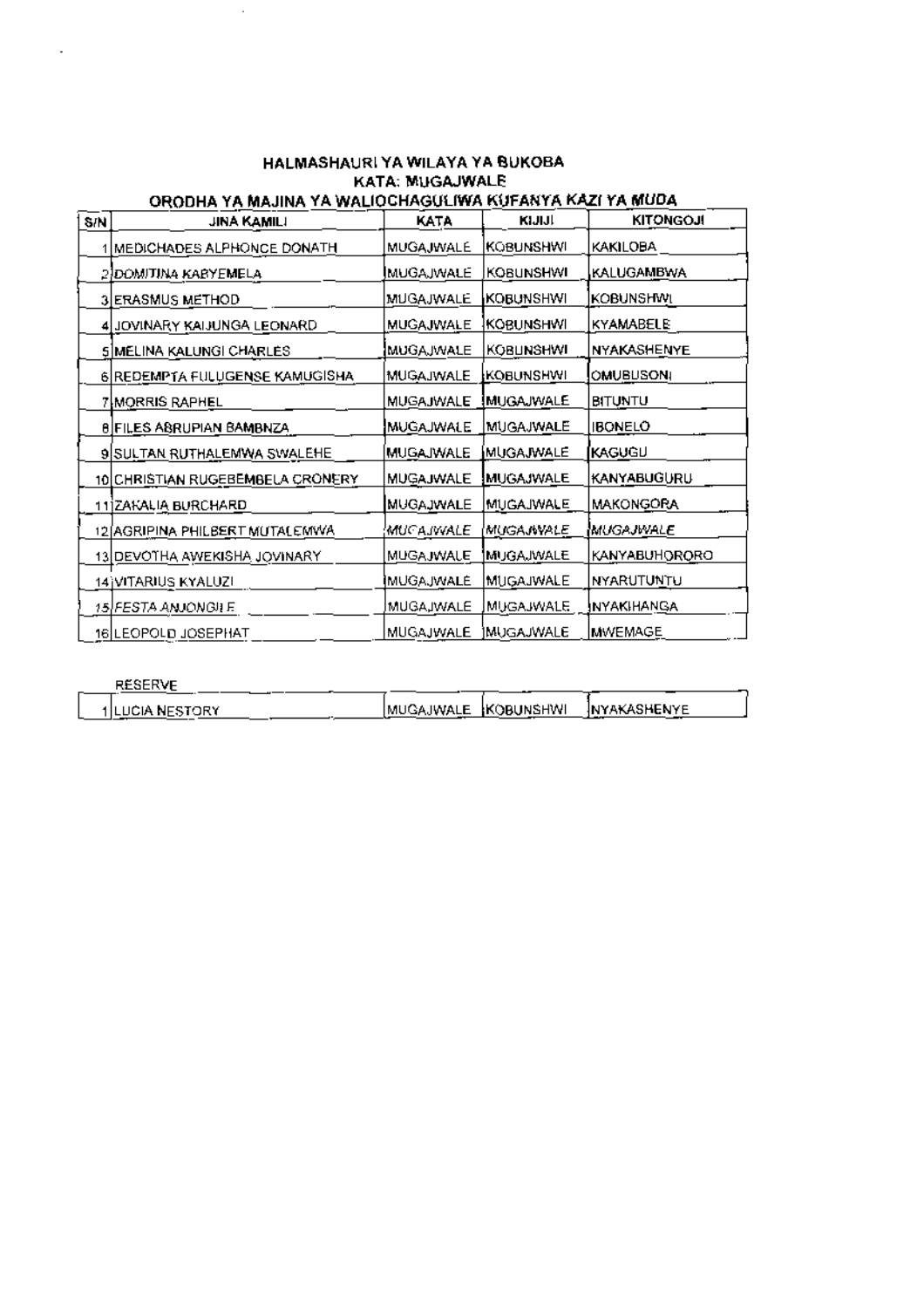#### HALMASHAURI YA WILAYA YA BUKOBA. **KATA: BUTELANKUZI** ORODHA YA MAJINA YA WALIOCHAGULIWA KUFANYAKAZI YA MUDA

| SIN | JINA KAMILI                                | KATA               | ורורא                  | <b>KITONGOJI</b> |
|-----|--------------------------------------------|--------------------|------------------------|------------------|
|     | 1 MARY BURACHARD                           | BUTELANKUZI        | <b>IRANGO</b>          | <b>BWONGERA</b>  |
|     | 2)ZABIBU EZEKIEL DANIEL                    | <b>BUTELANKUZI</b> | <b>IRANGO</b>          | KISHOJU          |
|     | 3 ERADIUS MULASHAN LONGINO                 | BUTELANKUZI        | IRANGO                 | KAMUSHANSHA      |
|     | 4 ANTIPHONA STEPHANO SEMBISA               | BUTELANKUZI        | <b>IRANGO</b>          | BUHANDANGABO     |
|     | 5 JOVINARY BINOMUGAMBI                     | <b>BUTELANKUZI</b> | <b>MISHENYE</b>        | <b>BURWANI</b>   |
|     | 6 VAILETH RESPICIUS MUGANYIZI              | BUTELANKUZI        | MISHENYE               | <b>IBALE</b>     |
|     | 7 ALMACHIUS RWEYENDERA GORDIAN             | BUTELANKUZI        | <i><b>MISHENYE</b></i> | <b>MISHENYE</b>  |
|     | 8 JUSTER KEMILEMBE KASABA                  | BUTELANKUZI        | MISHENYE               | NYAKIGANDO       |
|     | 9 MUHIBU MTEGEKI ADAM                      | <b>BUTELANKUZI</b> | <b>NYABUSHOZI</b>      | NYABUSHOZI       |
|     | <u>10 ELISHA SOSPETER</u>                  | <b>BUTELANKUZI</b> | NYABUSHOZI             | <b>NKOMERO</b>   |
|     | <u>11 BELINA MUKAJUNA BENJAMIN</u>         | BUTELANKUZI        | <b>NYABUSHOZI</b>      | <b>MAHYORO</b>   |
|     | 12 ANICETH NEPHTA TEGAMBWAGE               | <b>BUTELANKUZI</b> | <b>NYABUSHOZI</b>      | KATANAKYA        |
|     | 13 APHISTON ISHENGOMA                      | <b>BUTELANKUZI</b> | <u>INYAKABANGA</u>     | ICHWANDIMI       |
|     | 14 ELIUD CHARLES                           | BUTELANKUZI        | NYAKABANGA             | KATONGO          |
|     | 15 SALA <u>M</u> A NYAM <u>WIZA DAUD</u> A | <b>BUTELANKUZI</b> | NYAKABANGA             | KYATABARO        |
|     | 16 ANORD METHOD KAMGISHA                   | <b>BUTELANKUZI</b> | <b>NYAKABANGA</b>      | NYAKABANGA       |

#### **RESERVE**  $-$

| 1 ABDI R. ABDALLAH | (BUTELANKUZI (MISHENYE | IMISHENYE |  |
|--------------------|------------------------|-----------|--|
|                    |                        |           |  |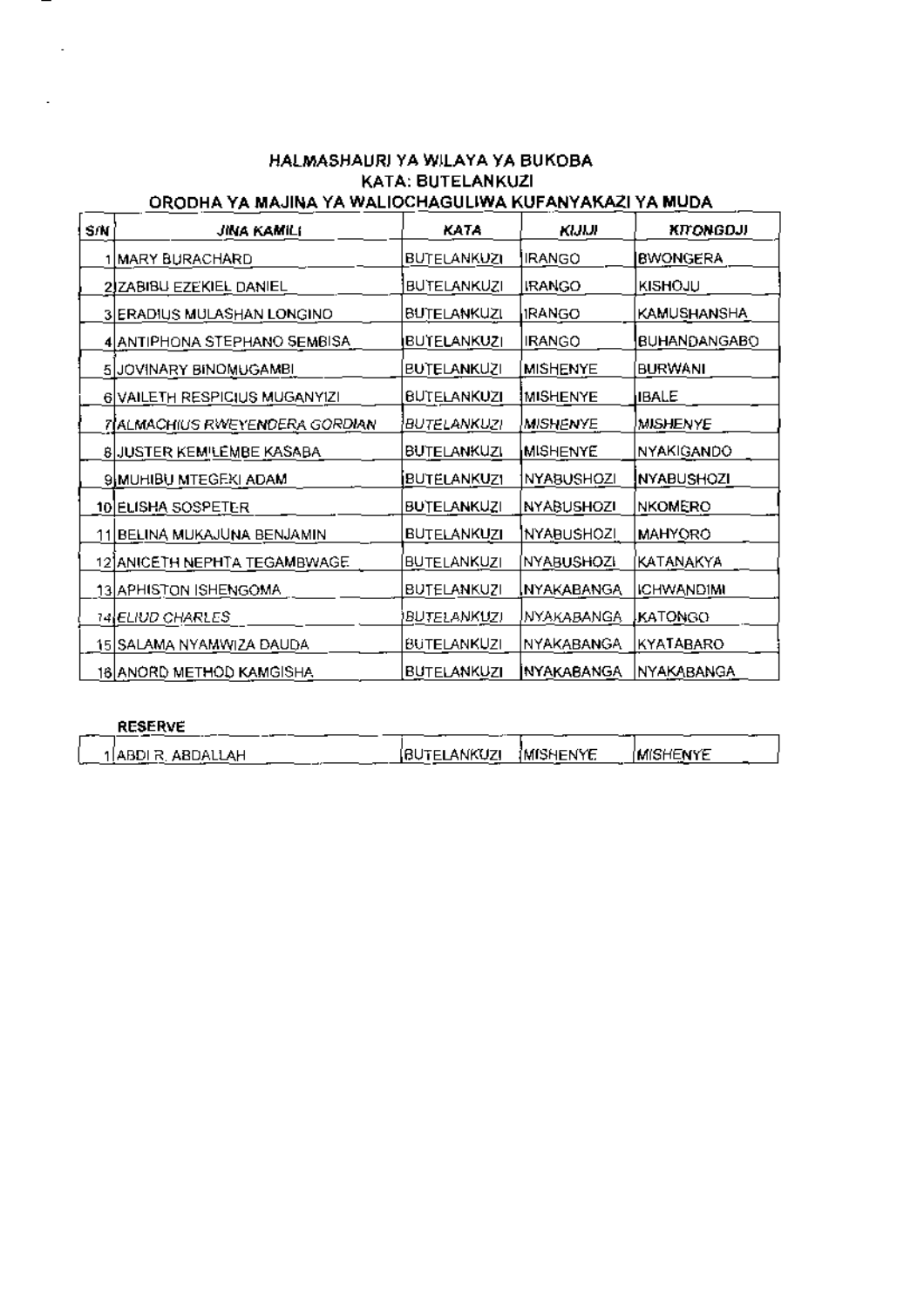# **KATA: KIKOMELO** ORODHA YA MAJINA YA WALIOCHAGULIWA KUFANYA KAZI YA MUDA

| S/N | <b>JINA KAMILI</b>       | KATA            | KIJIJI         | <b>KITONGOJI</b>  |
|-----|--------------------------|-----------------|----------------|-------------------|
|     | EMMANUEL NAMARA CYLILO   | KIKOMELO        | <b>BUTAKYA</b> | <b>BUYANGO</b>    |
| 2   | EMIDSON KALISA BAKUNA    | KIKOMELO        | <b>BUTAKYA</b> | <b>KISHEBE</b>    |
| 3.  | JOHANES P. MCHUNGUZI     | IKIKOMELO       | <b>BUTAKYA</b> | IKAMIZA.          |
| 4   | AMOS MESHACK BANKOBEZA   | <b>KIKOMELO</b> | <b>BUTAKYA</b> | <b>INYAMABALE</b> |
| 5   | <b>JANETH PESHA</b>      | <b>KIKOMELO</b> | IKIKOMELO      | KIKOMELO          |
| G   | JULIA KAIJUKO ALCHELAUSI | KIKOMELO        | KIKOMELO       | <b>MBUNGWE</b>    |
| 7   | <b>UUSTA GRATION</b>     | <b>KIKOMELO</b> | KIKOMELO       | <b>RUZINGA</b>    |
| 8   | AISHATI HARUNA ALMASI    | KIKOMELO        | INYAKABULALA   | IKAJUMILO         |
| 9   | ARAN NGAIZA NESTORY      | KIKOMELO        | INYAKABULALA   | Kihumulo          |
| 10. | ABDUKHALIMU KAJUNA       | <b>KIKOMELO</b> | INYAKABULALA   | NYAKABULALA       |

## **RESERVE LIST**

| <b>REGINA KOKULAMALA EZEKIEL</b> | <b>IKIKOMELO KIKOMELO</b> | IKIKOMELO |
|----------------------------------|---------------------------|-----------|
| MUKULAS NELSON                   | Ikikomelo Ikikomelo       | ikikomelo |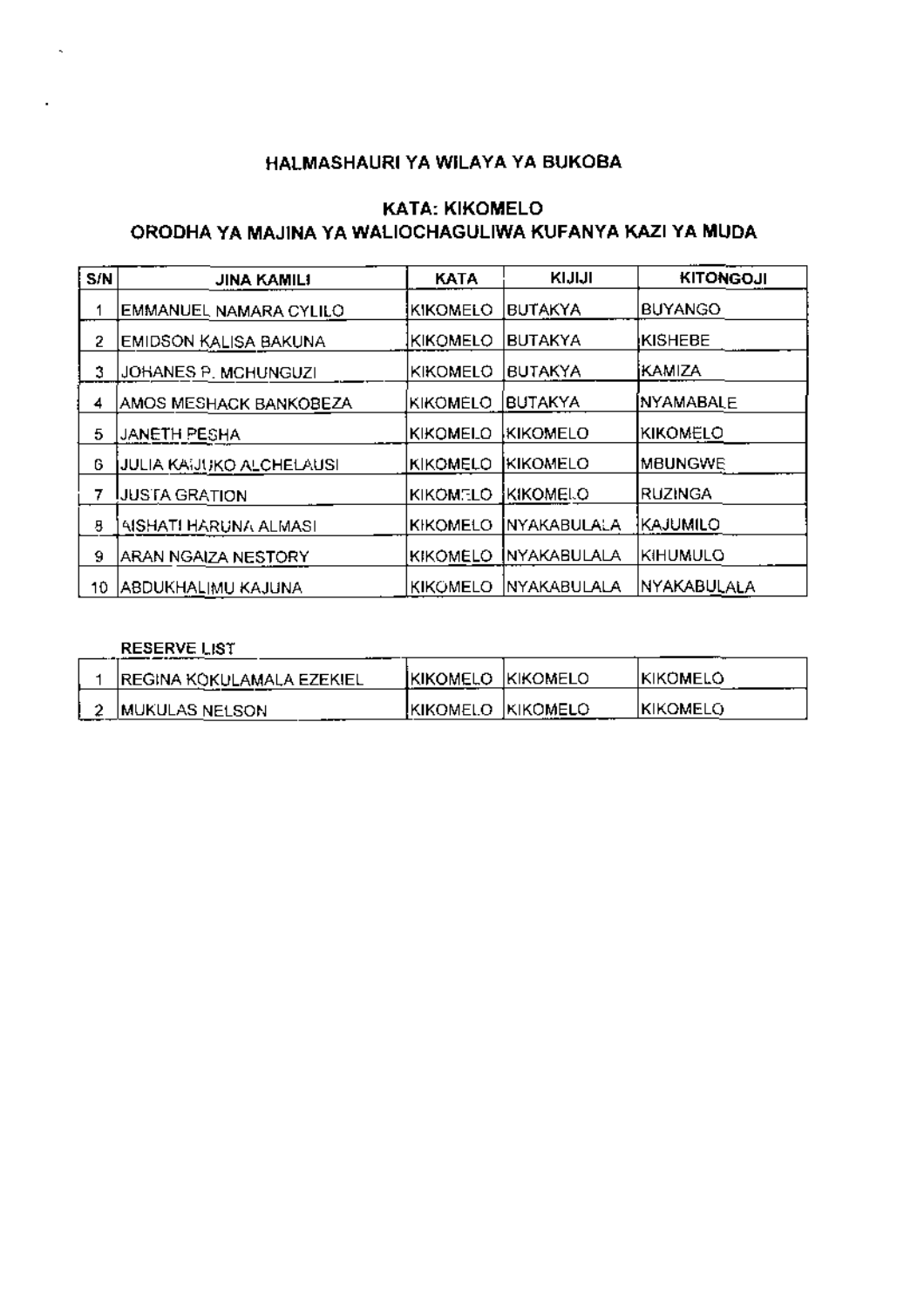# **KATA: KIBIRIZI**

 $\overline{\phantom{a}}$ 

# ORODHA YA MAJINA YA YALIYOCHAGULIWA KUFANYA KAZI YA MUDA

| SIN | <b>JINA KAMILI</b>                    | KATA            | <b>KITITI</b>     | <b>KITONGOJI</b>      |
|-----|---------------------------------------|-----------------|-------------------|-----------------------|
| 1   | ADMICASON NDYAMUKAMA FRUGENC(KIBIRIZI |                 | KAMULI            | KAMULI                |
| 2   | ANTIDIUS EMMANUEL PETRO               | KIBIRIZI        | KAMULI            | KARUSHEKYA            |
| 3   | JOANA AUDAX NDWIGA                    | KIBIRIZI        | KAMULI            | <b>KORUTOJO</b>       |
| 4   | ELIUDI LAMECK                         | KIBIRIZI        | <b>KAMULI</b>     | <b>RUHANGA</b>        |
| 5   | <b>ANACETH EUSTACE</b>                | <b>KIBIRIZI</b> | <b>KAMULI</b>     | <b>NYABISHONGA</b>    |
| 6   | MERYNSS RICHARD NGAIZA                | <b>KIBIRIZI</b> | <b>KIBIRIZI</b>   | AMANI                 |
| 7   | FRAVIA FLORENCE KAJUNA                | <b>KIBIRIZI</b> | KIBIRIZI          | BWIZO                 |
| 8   | CHRISTOPHER JOVITHA                   | KIBIRIZI        | KIBIRIZI          | <b>KIBIRIZI</b>       |
| 9   | ALIADINA P. KAMUGISHA                 | KIBIRIZI        | KIBIRIZI          | KORUSHAASHA           |
| 10. | LEA KOKUKYANULA MUCHUNGUZI            | KIBIRIZI        | KIBIRIZI          | KYOLELA               |
| 11  | DEVOTHA DEOGRATIAS THADEO             | <b>KIBIRIZI</b> | <b>KIBIRIZI</b>   | <b>MPANGA</b>         |
| 12. | HASHIMU SUNAIDA                       | KIBIRIZI        |                   | OMUBWEYA BULYAKASHAJU |
| 13  | UMARU MAHAMUDU                        | KIBIRIZI        | OMUBWEYA BUTURAGE |                       |
|     | 14 PLACIDIUS FRANCIS MTASAS.          | KIBIRIZI        |                   | OMUBWEYA KAKORONTO    |
| 15  | ANICIA KALIKWELA DEUSDEDITH           | KIBIRIZI        |                   | OMUBWEYA OMUBWEYA     |
| 16  | SIMON ANACETH MUTAKYAMILWA            | KIBIRIZI        |                   | OMUBWEYA KAKASHAMBYA  |
|     | 17 RENATUS ISHENGOMA ELIAS.           | <b>KIBIRIZI</b> |                   | OMUBWEYA RWOBUTAGASI  |
| 18  | THEODORA KEMILEMBE CHRIZANT           | <b>KIBIRIZI</b> |                   | OMUBWEYA RWAKAHIGWA   |

# RESERVE RIST **Example 2014**

| 1 SAMWEL SANGU HENRY |  | KIBIRIZI OMUBWEYAIBULYAKASHAJU |
|----------------------|--|--------------------------------|
|                      |  |                                |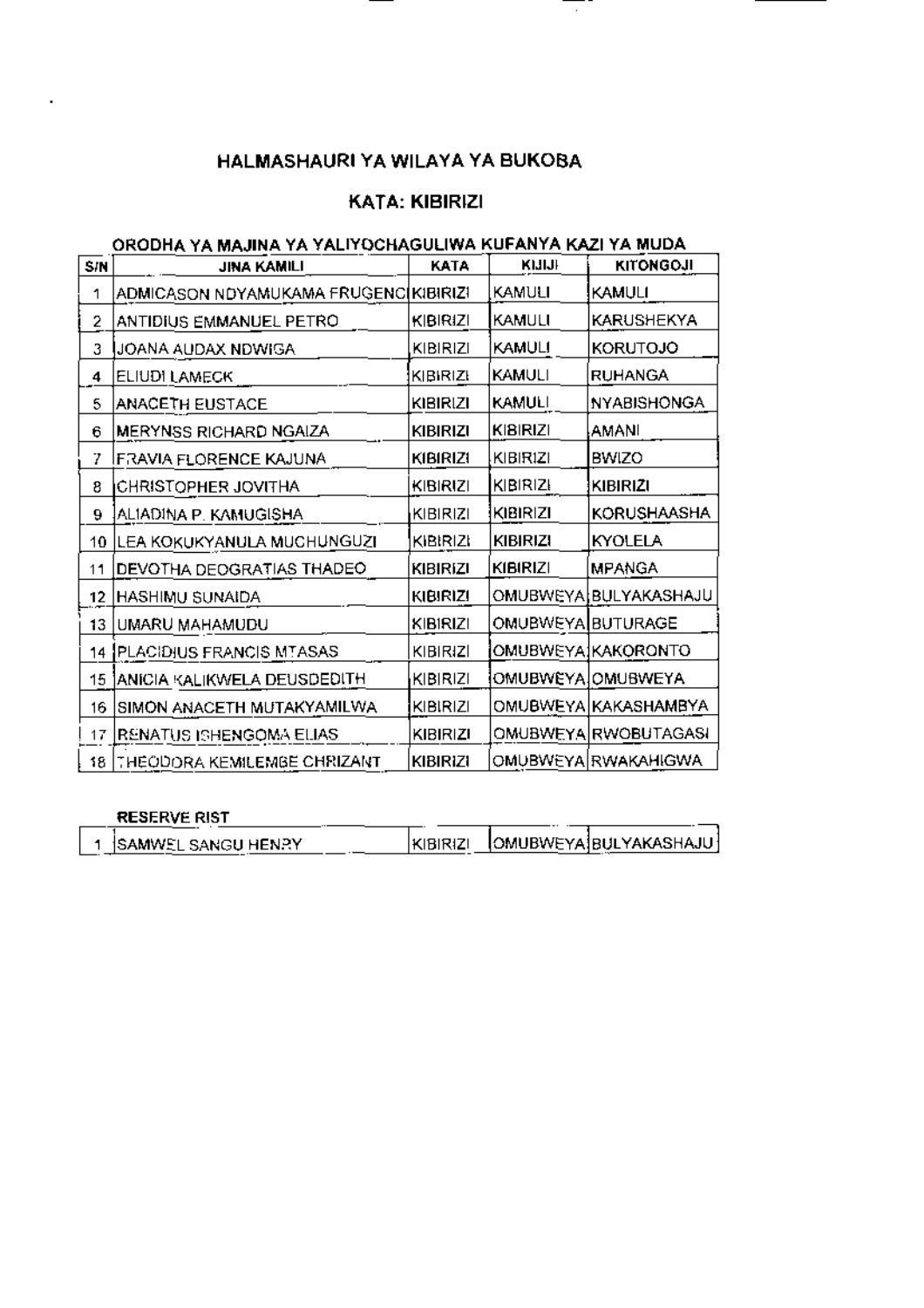## **KATA: RUHUNGA**

# ORODHA YA MAJINA YA WALIOCHAGULIWA KUFANY<u>A KAZI YA</u> MUDA

| S/N  | <b>JINA KAMILI</b>              | KATA           | <b>KITINI</b>   | <b>KITONGOJI</b>      |
|------|---------------------------------|----------------|-----------------|-----------------------|
| 1    | GEORGIA ABELA MINANI            | <b>RUHUNGA</b> | <b>KAGARAMA</b> | KAGARAMA              |
| 2    | CONSOLATHA CYPRIAN CHUBWA       | RUHUNGA        | KAGARAMA        | NYAMILIMA             |
| 3    | PRASIDIUS MILINO PASCHALE       | <b>RUHUNGA</b> | KAGARAMA        | OMULUTEME             |
| 4    | <b>ODETHA LAURENT</b>           | <b>RUHUNGA</b> | KAGARAMA        | RWENSHAMBYA           |
| 5    | ERICK KAJUNA PASCHALE           | RUHUNGA        | KAGARAMA        | <b>KABANGAMILEMBE</b> |
| 6    | DAUSONI TALEMWA AUDAX           | <b>RUHUNGA</b> | KAGARAMA        | <b>KABATAMBILO</b>    |
| 7    | NASSORO BUBERWA YUSUPH          | <b>RUHUNGA</b> | KAGARAMA        | <b>RWEMISHASHA</b>    |
| 8    | FRANK KAMUGISHA MINAN           | <b>RUHUNGA</b> | KAGARAMA        | KYAINONI              |
| a    | KAWAKIBU IBRAHIMU               | RUHUNGA        | <b>KIHUMULO</b> | <b>BWEMENGO</b>       |
| 10   | <b>ERICK ELISA</b>              | <b>RUHUNGA</b> | KIHUMULO        | <b>IBONELO</b>        |
| 11   | LIGHTNES WILFRED KABYEMELA      | <b>RUHUNGA</b> | KIHUMULO        | <b>KIHUMULO</b>       |
| 12.  | SYMPHORIAN SYLIVERY             | <b>RUHUNGA</b> | <b>KIHUMULO</b> | NYAMUJUGA             |
|      | 13  I IBERA'I A NTINABO         | <b>RUHUNGA</b> | KIHUMULO        | KAMWAGA               |
| 14 I | FURAHA EVADIUS EMMANUELY        | RUHUNGA        | KIHUMULO        | R <u>WA</u> MUKOKO    |
| 15   | ROGERS JUSTUS                   | RUHUNGA        | KIHUMULO        | <b>KAFUNJO</b>        |
| 16   | <b>IRENE K. MUCHUNGUZI</b>      | RUHUNGA        | KIHUMULO        | KYAKAILUKYA           |
| 17   | <b>IDIKSON STEPHANO MAFUMBO</b> | <b>RUHUNGA</b> | KIHUMULO        | KAKINDO               |
| 18   | <b>ILAMECK RAYMOND</b>          | <b>RUHUNGA</b> | KIHUMULO        | KAYONJWE              |
| 19   | ADELTUS BANDIHO BEYEZA          | RUHUNGA        | KIHUMULO        | <b>RUHANGA</b>        |
| 20   | VESTINA KOKULENGYA VEDASTO      | <b>RUHUNGA</b> | <b>KIHUMULO</b> | OMUKIKOMBO            |
| 21   | SALMA KOKUSIMA BASHIRU          | RUHUNGA        | <b>RUHUNGA</b>  | <b>KEMYONGO</b>       |
| 22   | VIVIANUS JOVINUS KIBIRA         | <b>RUHUNGA</b> | RUHUNGA         | NTUNGAMO              |
| 23   | JOHN RUBEGA                     | <b>RUHUNGA</b> | <b>RUHUNGA</b>  | OMUKITOMA             |
| 24   | ROSEMARY SEBASTIAN              | <b>RUHUNGA</b> | <b>RUHUNGA</b>  | <b>RUH</b> UNGA       |
| 25   | ESTITIDA BARONGO                | RUHUNGA        | RUHUNGA         | KAKATOJU              |
| 26   | <b>DOREEN NYAKATO MBATINA</b>   | <b>RUHUNGA</b> | <b>RUHUNGA</b>  | <b>BYENGENYI</b>      |

# 

l,

| <b>INTUNGAMO</b><br>IRUHUNGA<br>iruhunga. |                        |  |  |
|-------------------------------------------|------------------------|--|--|
|                                           | 1 GRIDIUS R. CROSPERY. |  |  |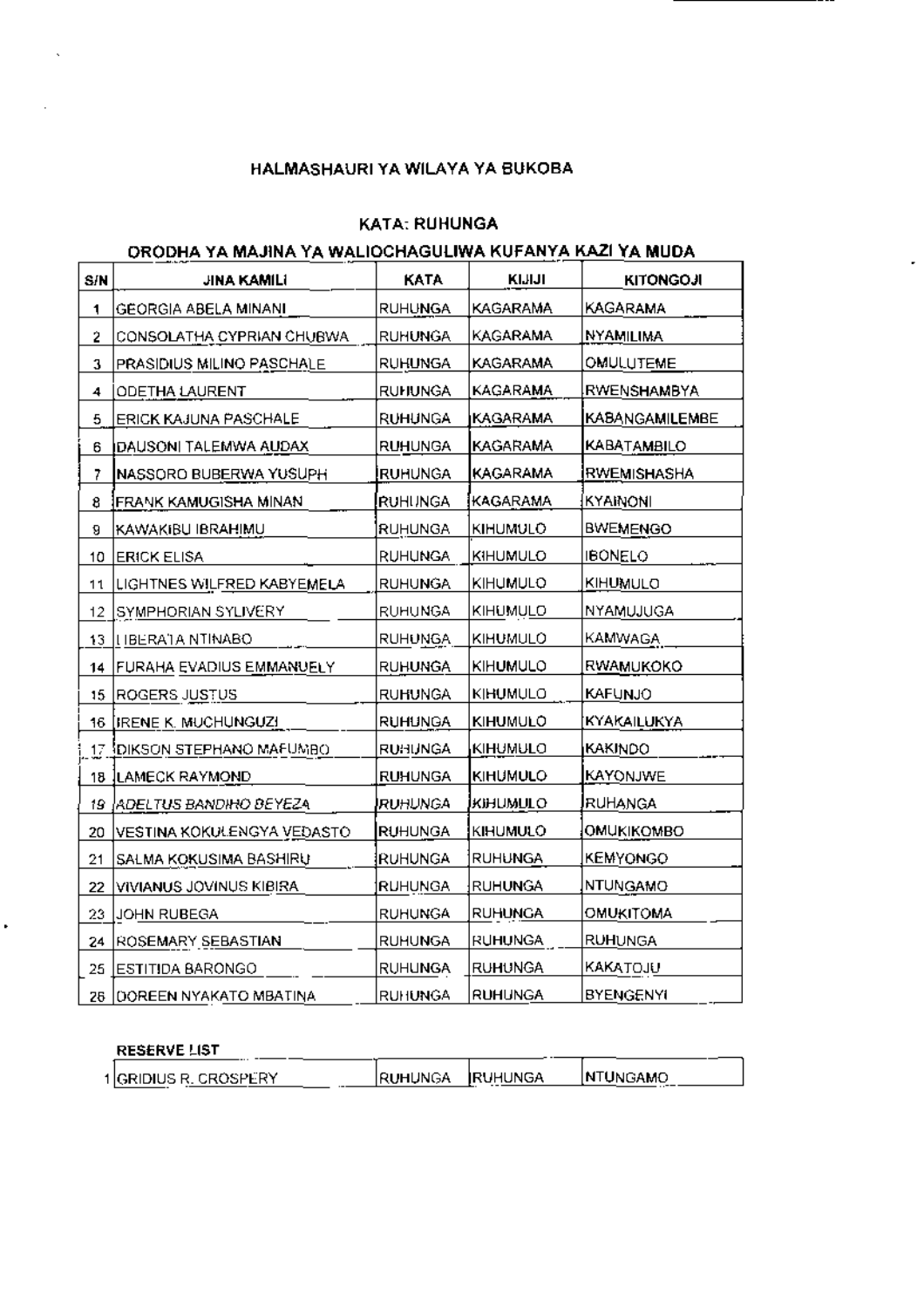--

 $\cdot$  –

ä,

#### KATA: RUBALE

# ORODHA YA MAJINA YA WALIOCHAGULIWA KUFANYA KAZI YA MUDA

| S/N | JINA KAMILI                 | <b>KATA</b>   | KIJIJI          | <b>KITONGOJI</b>       |
|-----|-----------------------------|---------------|-----------------|------------------------|
| 1   | DAMASEN RUGASHOBOROLA FERUZ | RUBALE        | KABILIZI        | Kabirizi               |
| 2   | NICHOLAUS PROSPER           | <b>RUBALE</b> | KABILIZI        | KABIRIZI - KUSINI      |
| 3   | ASHURA IBRAHIM ABDALLAN     | <b>RUBALE</b> | KABILIZI        | KABILIZI MASHARIKI     |
| 4   | JA SINTHA MNSIIMA ISRAEL    | <b>RUBALE</b> | <b>KABILIZI</b> | KAYANGA A              |
| 5.  | EGBERT SIMEON KAHANGWA      | <b>RUBALE</b> | KABILIZI        | KAYANGA B              |
| 6   | ELIETH G. MFURUKI           | <b>RUBALE</b> | KABILIZI        | KABILIZI MAGHARIBI     |
| 7   | DIANA SADOTH LAURENT        | RUBALE        | MIGARA          | KAMUNYA                |
| 8   | MACKLINA NYAGOMA WILLIBROAD | RUBALE        | MIGARA          | KYABIA                 |
| 9   | JOVINA NOUHIGA              | RUBALE        | MIGARA          | MIGARA                 |
| 10  | ANSIBERT MUHANGI            | <b>RUBALE</b> | MIGARA          | RUTOJU                 |
| 11  | SYLIVANUS PETER             | RUBALE        | MIGARA          | RWAMANYONYI            |
| 12  | ANNET NDYANABO              | <b>RUBALE</b> | <b>MIGARA</b>   | <b>KYAKAGAMBILANDA</b> |
| 13  | SAMWEL L. KAPUFI            | <b>RUBALE</b> | <b>RUBALE</b>   | NYAKAJU                |
| 14  | AYOURS SIMON SAMWEL         | RUBALE        | <b>RUBALE</b>   | NYAKATOKE              |
| 15  | INASIBU TWAIBU BABISHA      | RUBALE        | <b>RUBALE</b>   | <b>RUBALE</b>          |
| 16  | ABELY NGOWELA GRANT         | RUBALE        | <b>RUBALE</b>   | RUGANDO                |
| 17  | LYLIANI CLEOPHACE BUGINGO   | <b>RUBALE</b> | RUBALE          | NYAKALALO              |
|     |                             |               |                 |                        |
|     | <b>RESERVE</b>              |               |                 |                        |
| 1   | ELDA KOKUTORA STEPHEN       | <b>RUBALE</b> | <b>MIGARA</b>   | <b>MIGARA</b>          |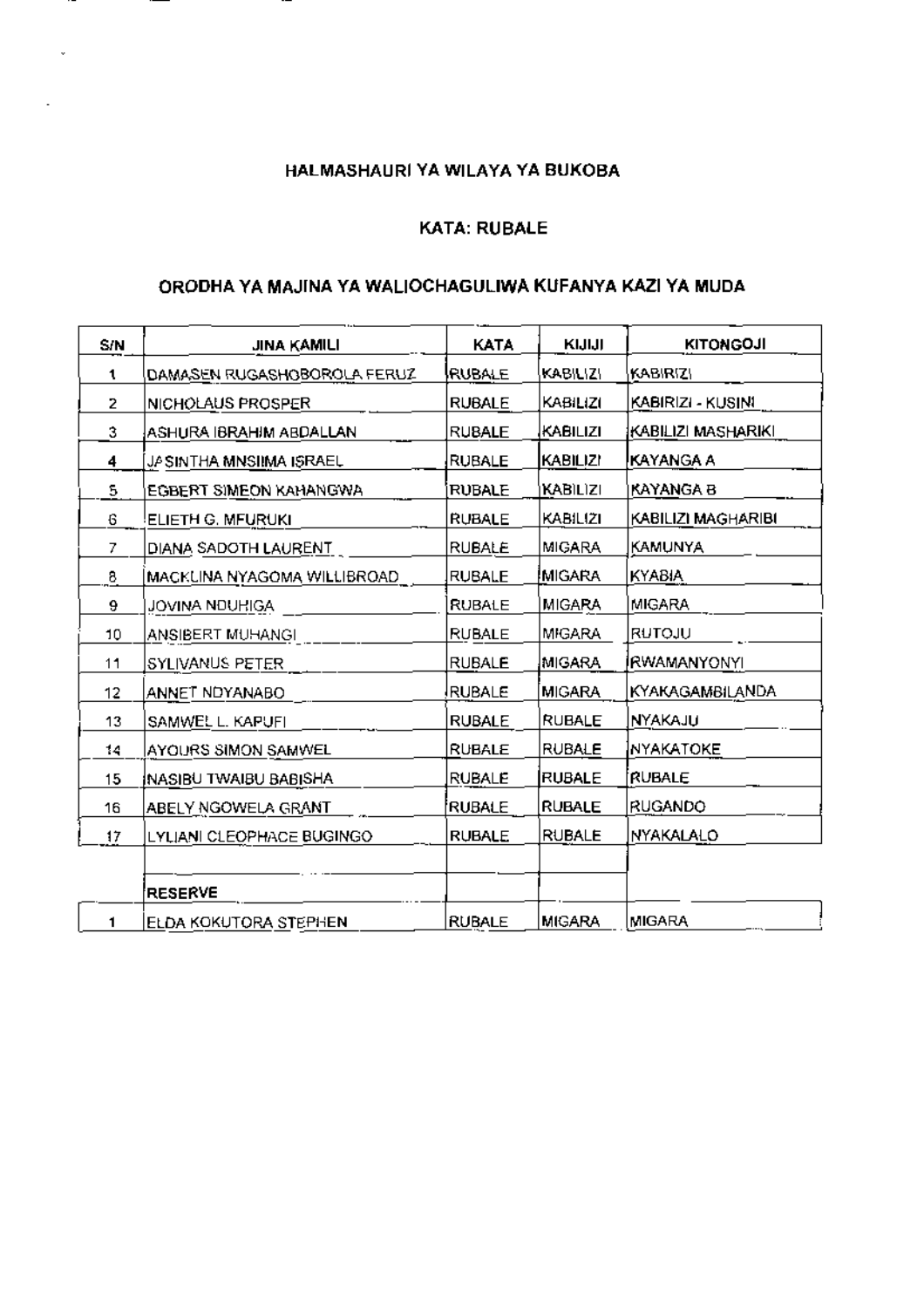# KATA: NYAKATO

# ORODHA YA MAJINA YA WALIOSAILIWA NAFASI YA KAZI YA MUDA

| S/N          | <b>JINA KAMILI</b>          | KATA                       | KIJIJI         | <b>KITONGOJI</b>                     | <b>ALAMA</b> |
|--------------|-----------------------------|----------------------------|----------------|--------------------------------------|--------------|
| 1            | <b>ERICK MBEZI DIONIZI</b>  | <b>NYAKATO</b>             | <b>BURUGO</b>  | BUSHASHU                             | 100          |
| 2            | MERYE NYANGOMA FRANCES      | <b>NYAKATO</b>             | <b>BURUGO</b>  | <b>BUTUNDU</b>                       | 95           |
| 3            | AILINE PIASON PASTORY       | NYAKATO                    | <b>BURUGO</b>  | <b>KISHOJU</b>                       | 90           |
| 4            | BARAKA M. MBELWA            | NYAKATO BURUGO             |                | <b>BUKURWA</b>                       | 40           |
| 5            | FLORENTIN AFAUSTINE MABILA  | NYAKATO IIBOSA             |                | <b>BUJUBU</b>                        | 90           |
| 6            | ANET JACOB MTUNGUKA         | NYAKATO IBOSA              |                | <b>BUKANU</b>                        | 90           |
| 7            | MARIZIA KATOROMI ISSA.      | <b>NYAKATO</b>             | IBOSA          | <b>BULINDA</b>                       | 95           |
| 8            | JOLAM R. JUSTO              | NYAKATO IIBOSA             |                | <b>BUKEGESI</b>                      | 65           |
| 9            | <b>CLEDIUS THEOBALD</b>     | NYAKATO IBOSA              |                | <b>BUSAIZI</b>                       | 85           |
| 10           | JOVITUS JOVINARY            | NYAKATO IIBOSA             |                | <b>BUYANDO</b>                       | 90           |
| 11           | FLORA FAUSTINE MABILA       | NYAKATO [IBOSA]            |                | <b>BUZIGU</b>                        | 90           |
| 12           | DASTAN BWEMERO TITUS        | NYAKATO,                   | <b>IBOSA</b>   | <b>LWOME</b>                         | 100          |
| 13           | JOSEPH RICHARD CHOLOBI      | NYAKATO IIGOMBE            |                | <b>BUHINDA</b>                       | 90           |
| 14           | SILVIA CHRISPIN             | NYAKATO IIGOMBE            |                | <b>KANGOMA</b>                       | 90           |
|              | 15 SHAMIRI T. NURDINE       | NYAKATO IIGOMBE            |                | KIGO                                 | 85           |
| 16           | BEATUS RWIZA MATHAYO        | NYAKATO   IGOMBE           |                | MYASHA                               | 100          |
| 17           | IELVILA KISHA EDSON         | NYAKATO <i>i</i> IGOMBE    |                | <b>BULAMULA</b>                      | 70           |
| 18           | CELECIUS ZIMLINDA           | NYAKATO   KASHOZI   ITONGO |                |                                      | 95           |
| 19           | HARUNA NTAHONDI HARUNA      | <b>NYAKATO</b>             | KASHOZI        | <b>KASHEKULO</b>                     | 90           |
| 20           | GODFREY RUGEMALIRA WILLBROD | NYAKATO (KASHOZI           |                | NKARABA                              | 90           |
| 21           | <b>GODIFREY RUTA</b>        | NYAKATO                    | KASHOZI        | <b>KAISHEBAKA</b>                    | 90           |
| 22           | ANITHA NAMALA ALEX          | NYAKATO I                  | KASHOZI        | <b>IKIMBUGU</b>                      | 85           |
| 23           | ANISIA ALINDA WILBARD       | NYAKATO KIILIMA            |                | <b>BUKARANGA</b>                     | 60           |
| 24           | NORASCO MATHIAS             | NYAKATO KIILIMA            |                | <b>BUTAHYAIBEGA</b>                  | 100          |
| 25           | <b>ANTHON ANATORY</b>       | NYAKATO KIILIMA            |                | <b>IKANDE</b>                        | 100          |
| 26.          | <b>IREVOCATUS FRIDIUS</b>   | NYAKATO                    | KIILIMA        | KABANGA                              | 85           |
| 27           | <b>DEBORA GODWIN MRUTU</b>  | <b>NYAKATO</b>             | <b>KIILIMA</b> | <b>MWIIZI</b>                        | 80           |
|              | <b>RESERVE LIST</b>         |                            |                |                                      |              |
| 1            | AISHA AHMED ABDALAH         | NYAKATO KIILIMA            |                |                                      |              |
| $\mathbf{2}$ | AMOS PRESPICIUS DANIEL      | NYAKATO KILIMA             |                | <b>BUTAHYAIBEGA</b><br><b>MWIIZI</b> | 60<br>75     |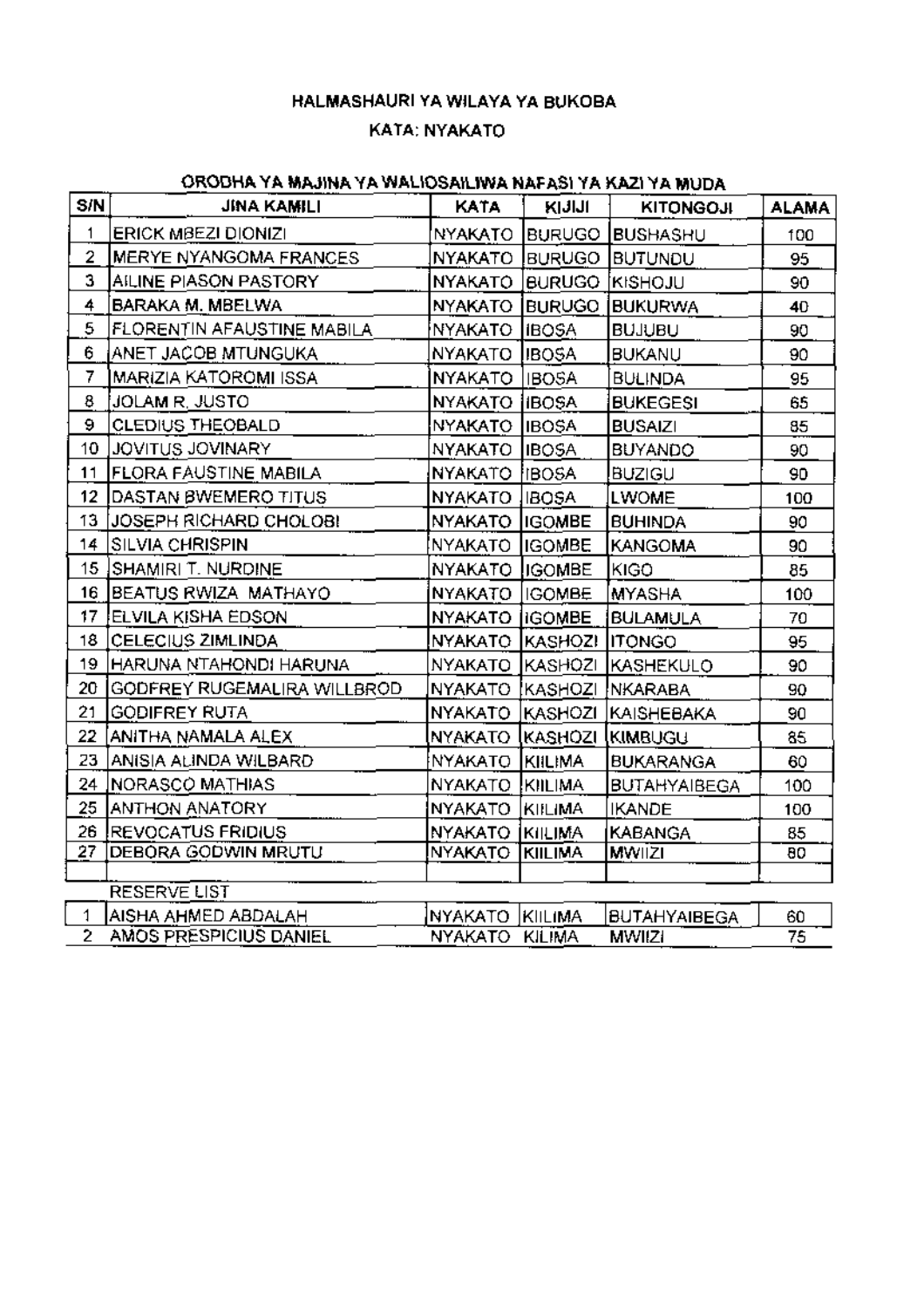# HALMASHAURI YA WILAYA YA BUKOBA KATA: BUHENDANGABO

# ORODHA YA MAJINA YA WALIOCHAGULIWA KUFANYA KAZI YA MUDA

| S/N | <b>JINA KAMILI</b>             | <b>KATA</b>         | KIJIJI           | <b>KITONGOJI</b> |
|-----|--------------------------------|---------------------|------------------|------------------|
| 1   | EDINA PROTAS                   | <b>BUHENDANGABO</b> | <b>BUSHAGARA</b> | <b>BUTUNGIRO</b> |
| 2   | JULIETH KOKUPIMA JOVENARY      | BUHENDANGABO        | <b>BUSHAGARA</b> | <b>KATEMBE</b>   |
| 3   | OLIVIA KOKUSIIMA FELIX         | <b>BUHENDANGABO</b> | <b>BUSHAGARA</b> | MULONGO          |
| 4   | <b>(DATIVA A CLONERY)</b>      | <b>BUHENDANGABO</b> | <b>BUSHAGARA</b> | KAHIJA           |
| 5   | ZAMZAM A MUSSA                 | <b>BUHENDANGABO</b> | KIBALE           | <b>BUJUMBA</b>   |
| 6   | MASTIDIA T DENIS               | <b>BUHENDANGABO</b> | KIBALE           | <b>BUYEGO</b>    |
| 7   | GISERA ABELLA ERNEST           | <b>BUHENDANGABO</b> | KIBALE           | KASHAMBYA        |
| ₿   | <b>JULIETH J CHRISTIAN</b>     | <b>BUHENDANGABO</b> | KIBALE           | <b>KATWENGE</b>  |
| 9   | IDATIVA DOVID                  | <b>BUHENDANGABO</b> | KIBALE           | <b>KIIJA</b>     |
| 10  | <b>ZAIFATH KOMTONZI SIRAJI</b> | <b>BUHENDANGABO</b> | <b>KIBALE</b>    | <b>BUSINGO</b>   |
| 11  | DATIVA DEOGRATIAS              | <b>BUHENDANGABO</b> | RUSHAKA          | <b>BUGURUKA</b>  |
| 12. | <b>ELADIA K SIMON</b>          | <b>BUHENDANGABO</b> | <b>RUSHAKA</b>   | BUNYONYA         |
|     | 13  IVONA TWINOMUKAMA LADSLAUS | <b>BUHENDANGABO</b> | RUSHAKA          | <b>BWEIGIRO</b>  |
|     | 14 DAGOBERT RWEYEMAMU          | <b>BUHENDANGABO</b> | <b>IRUSHAKA</b>  | ILANGALA         |
| 15  | ALISTIDES KWEYAMBA DEUSDEDIT   | <b>BUHENDANGABO</b> | RUSHAKA          | KAMULEBI 'A'     |
| 16  | <b>AMON F KAINAMI</b>          | BUHENDANGABO        | <b>RUSHAKA</b>   | KAMULEBI 'B'     |
| 17  | ISAMSON SALVATGRY              | BUHENDANGABO        | RUSHAKA          | KYATO 'B'        |
| 18. | <b>LYDIA ALPHONCE ANATORY</b>  | <b>BUHENDANGABO</b> | <b>RUSHAKA</b>   | <b>RUKINDO</b>   |
| 19  | IMENARD NOYAMUKAMA SILIACUS.   | <b>BUHENDANGABO</b> | RUSHAKA          | KIGARIKA         |
|     | 20 ILIGHTNESS BUBERWA          | <b>BUHENDANGABO</b> | RUSHAKA          | KYATO A          |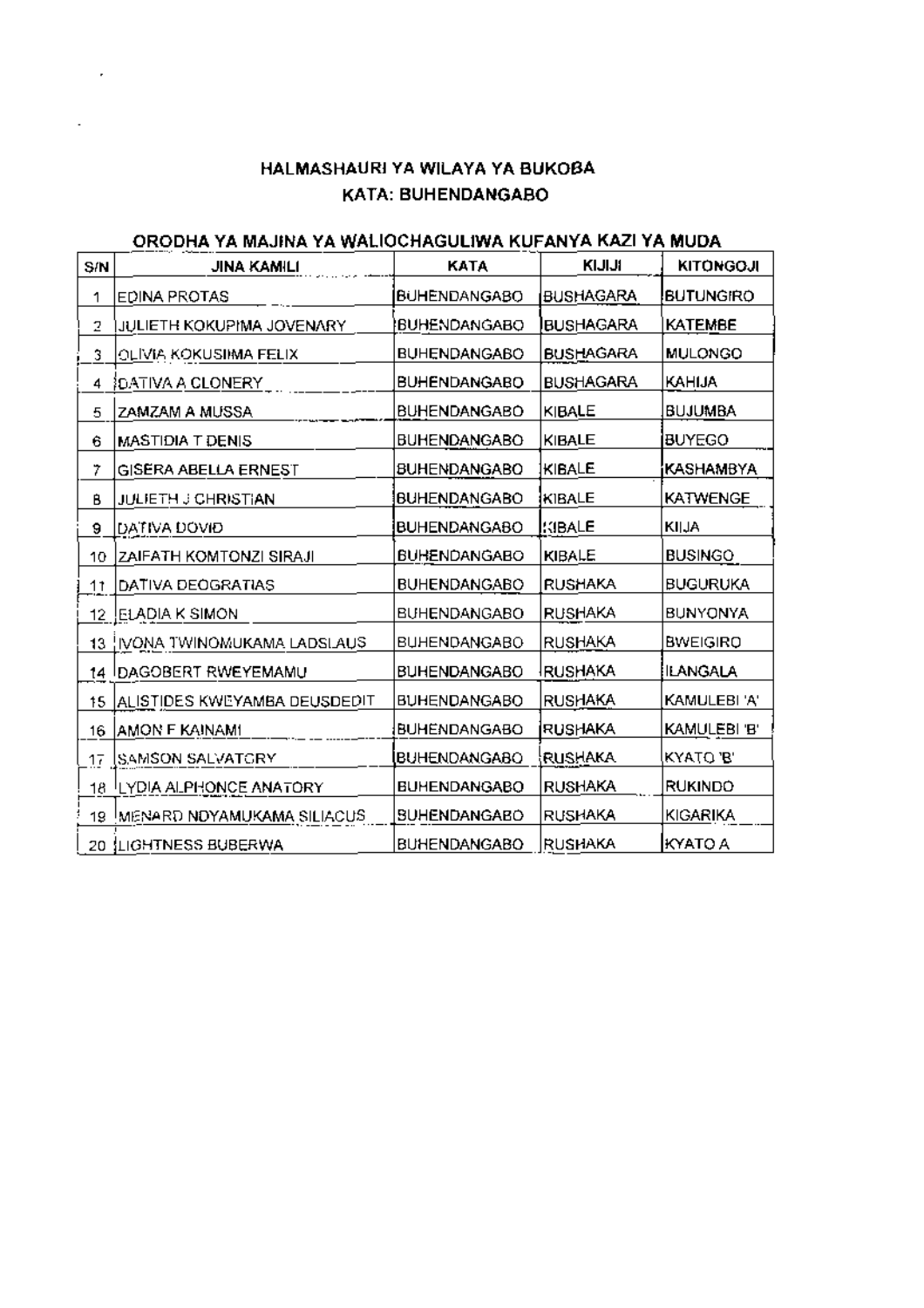# HALMASHAURI YA WILAYA YA BUKOBA KATA: RUBAFU

 $\bar{\mathcal{A}}$ 

 $\mathcal{L}$ 

 $\bar{\mathbf{v}}$ 

# ORODHA YA MAJINA YALIYOCHAGULIWA KUFANYA KAZI YA MUDA

| S/N            | JINA KAMILI                       | KATA          | KIJIJI            | <b>KITONGOJI</b> |
|----------------|-----------------------------------|---------------|-------------------|------------------|
| 1              | ERICK BIGILWA HEPERICO            | RUBAFU        | KATARE            | <b>BYANGA</b>    |
| $\overline{2}$ | VAILETH BAIKILIZA MAKWAYA         | <b>RUBAFU</b> | KATARE            | <b>BWEGEME</b>   |
| 3              | FRENCKIUS MMMANYI VENANT          | RUBAFU        | KATARE            | <b>LUHUNGULU</b> |
| 4              | HERI RWEHUMBIZA SYLIVANO          | RUBAFU        | <b>KATARE</b>     | <b>MISHOIGI</b>  |
| 5              | FROLA NAMARA BENEZETH             | <b>RUBAFU</b> | KATARE            | RUTUNGA          |
| 6              | ELDA NYAMWIZA LARUENT             | RUBAFU        | KATARE            | <b>SHARIRA</b>   |
| 7              | ELIVITHA OWOKUSHMA EMIL           | <b>RUBAFU</b> | KATARE            | <b>BUBANGO</b>   |
| 8              | NICKSON BAINAMUGISHA KAMBUGA      | RUBAFU        | KATARE            | MASHEKELA        |
| 9              | LEWIS BAINAMUGISHA REBMAN         | RUBAFU        | KATARE            | KYABONA          |
| 10             | FRANK MWUAGE FIDELIS              | RUBAFU        | KYAMALANGE        | BUHINDA          |
| 11             | EDWIN THEONEST                    | RUBAF U       | KYAMALANGE_       | IKOND 'A'        |
| 12             | ELTON RWEGASIRA BAMPAILA          | <b>RUBAFU</b> | KYAMALANGE        | KABENGWA         |
| 13             | ADELTUS MTASHOBYA STANSLAUS       | RUBAFU        | <b>KYAMALANGE</b> | <b>KIGEMU</b>    |
| 14             | EDITHA FAUSTINE                   | RUBAFU        | KYAMALANGE        | MWOKA            |
| 15             | IMARY HAWAD MISITU                | RUBAFU        | KYAMALANGE        | NYAKALALO        |
| 16.            | JOHNSON MJNI BRIGTHON             | RUBAFU        | KYAMALANGE        | <b>BUGABO</b>    |
| 17             | JOANA RICHARD OSCAR               | <b>RUBAFU</b> | KYAMALANGE        | <b>KIGATI</b>    |
| 18             | FIKIRI MUSSA HUSSEIN              | <b>RUBAFU</b> | KYAMALANGE        | NYAKALIMA        |
| SS.            | <b>NICODEMUS SIMEO BUSENENE</b>   | RUBAFU        | KYAMALANGE        | IKONDO B         |
|                | 20 (APONIUS GOZIBETH              | RUBAFU        | RUBAFU            | <b>BUBANDA</b>   |
| 21             | CAUSON DASTAN NDAGILE             | RUBAFU        | RUBAFU            | <b>ISHEKITI</b>  |
| 22             | NURDIN NUHA SULEIMAN              | RUBAFU        | RUBAFU            | <b>RUBALE</b>    |
| 23             | DIANA MWEMEZI                     | RUBAFU        | <b>IRUBAFU</b>    | RWINA            |
| 24             | EDWIN KALUGENDO                   | <b>RUBAFU</b> | <b>RUBAFU</b>     | KAGERA           |
| 25             | CHRISPINE EXAVERY                 | RUBAFU        | <b>RUBAFU</b>     | <b>IBANGA</b>    |
| 26.            | LJASMIN MIRAJI ISSA               | <b>RUBAFU</b> | <b>RUBAFU</b>     | <b>BUGULUKA</b>  |
|                | 27 GODFRIDIUS GOSBERTH            | RUBAFU        | <b>RUBAFU</b>     | <b>KIZILU</b>    |
|                | 28 ADRIAN AMOS                    | RUBAFU        | RUBAFU            | KANYAWELA        |
|                | <u>29 ÎEDNA KAMUGISHA KACHUMU</u> | <b>RUBAFU</b> | RUBAFU            | BUSHAGI          |
| 30.            | GRISON MIBAZI                     | <b>RUBAFU</b> | RUBAFU            | LUTUNGA          |
| 31             | JOVENARY R. EMMANUEL              | RUBAFU        | <b>RUBAFU</b>     | <b>MUKOKO</b>    |
| 32.            | SCHOLASTICA MAGHA                 | RUBAFU        | RUBAFU            | <b>KISHENGE</b>  |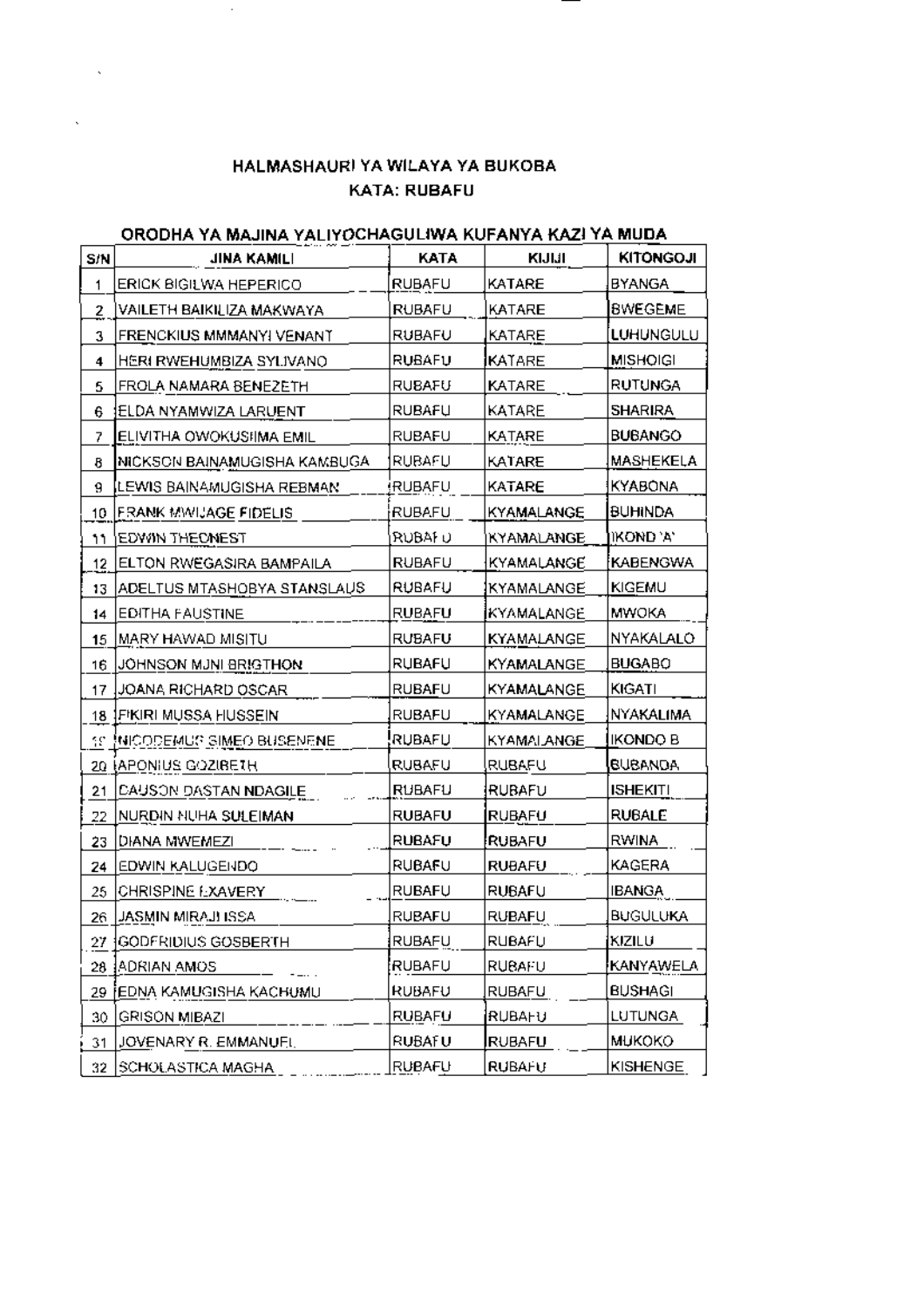# HALMASHAURI YA WILAYA YA BUKOBA **KATA: KISHANJE**

# ORODHA YA MAJINA YA YALIYOCHAGULIWA KUFANYA KAZI YA MUDA

| S/N | JINA KAMILI                        | KATA            | KIJIJH          | KITONGOJI          |
|-----|------------------------------------|-----------------|-----------------|--------------------|
| 1   | VERIUS VEDASTO                     | KISHANJE        | BUMAI           | <b>BULAMA</b>      |
| 2   | RICHARD DESDERY KIBIRA             | KISHANJE        | <b>BUMAI</b>    | BUGANDIKA          |
| з   | SHAIDU AMAN                        | KISHANJE        | <b>BUMAI</b>    | <b>BUSHAIGI</b>    |
| 4   | <b>BEATRICE PASCHAL</b>            | KISHANJE        | <b>BUMAI</b>    | <b>BUSHOGO</b>     |
| 5   | BENADETHA KAUMBYA EDWIN            | KISHANJE        | <b>BUMAI</b>    | KAASHA A           |
| 6   | ALICIA SIIMA GELARD                | KISHANJE        | <b>BUMAI</b>    | KAASHA B           |
| 7   | VICTOR NDYAKOHA GIDION             | KISHANJE        | <b>BUMAI</b>    | KANDAGO            |
| 8   | SOPHIA SOSTHENES                   | KISHANJE        | BUMAI           | KANYAMAYENJE       |
| 9   | CHRISTER R. GORDIAN                | KISHANJE        | <b>BUMAI</b>    | KASHEKURO          |
| 10  | DEODATHA KOKULEBA DIOCLES          | KISHANJE        | BUMAI           | NYAKASHERO         |
| 11  | GRADICE A. BUGAISA                 | KISHANJE        | BUMAI           | NKAMBA             |
| 12  | JACLINA A ATUGONZA                 | <b>KISHANJE</b> | <b>BUMAI</b>    | <b>BUHINDA</b>     |
| 13  | JOVIN MUGAN'/IZI MWEBUGA           | KISHANJE        | <b>BUMAI</b>    | KAGEGE             |
| 14  | ROSEMARY DEUS RAPHAELY             | KISHANJE        | BUMAI           | LUHANGA            |
| 15  | DAGOBERT DEODATUS                  | KISHANJE        | <b>BUSHASHA</b> | BUYUMBA 'A'        |
| 16  | PRISKA ALMACHIUS                   | <b>KISHANJE</b> | <b>BUSHASHA</b> | BUYUMBA 'B'        |
| 17  | FRANKSON MASSABI KAMUGISHA         | KISHANJE        | <b>BUSHASHA</b> | KAAZI 'A'          |
| 18  | <b>JDIFORD LWEUMBIZA KALASHANI</b> | KISHANJE        | BUSHASHA        | KAAZI B            |
| 19  | JASPER MLOKOZI JOHNSTONE           | KISHANJE        | <b>BUSHASHA</b> | KABITEGO 'A'       |
| 20  | <b>JOAMASEN ALBERT</b>             | KISHANJE        | BUSHASHA        | KABITEGO 'D'       |
| 21  | <b>IELMES DEZIDERY</b>             | KISHANJE        | <b>BUSHASHA</b> | NYAKASHANSHA 'A'   |
| 22  | CELINA NIMEAMANYA JOHN             | KIS! IANJE      | <b>BUSHASHA</b> | NYAKASHANSHA 'C'   |
| 23  | <b>IMARCEI. DURA KASHAGA</b>       | KISHANJE        | BUSHASHA        | <b>(KABITEGO B</b> |
| 74  | <b>ICRONERY MSHOBOZI DASTAN</b>    | KISHANJE        | BUSHASHA        | KABITEGO C         |
| 25  | ALISTIDES LWENYAGILA MWEBUGA       | KISHANJE        | <b>BUSHASHA</b> | NYAKASHANSHA B     |
| 20  | (DAGOBERT SOSTHENES OYENDERA       | KISHANJE        | KISHANJE        | BUGASHANI          |
| 27  | DALIUS FIDELIS                     | KISHANJE        | KISHANJE        | <b>BUTAINAMWA</b>  |
| 26  | <b>ANISETH ALISTIDES</b>           | KISHANJE        | KISHANJE        | KABONDO            |
| 29  | <b>JASINTHA BENEDICKSON</b>        | KISHANJE        | <b>KISHANJE</b> | <b>KAMKWENGE</b>   |
| 30  | KAIGWA KOILYENDA                   | <b>KISHANJE</b> | KISHANJE        | KISHENGE           |
| 31  | ANSELIMI MISINGO DIONISE           | KISHANJE        | <u>KISHANJE</u> | <u>MWIJAMBELE</u>  |
|     | 32 JINNOCENT MWEMFZI CROSPERY.     | KISHANJE        | KISHANJE        | <b>NYAKATANO</b>   |
| 33. | <b>DIOCLES MBEZI MATHIAS</b>       | KISHANJE        | KISHANJE        | <b>BUYEGO</b>      |
| 34  | JULIETHA MUKANYIGINYA THOMAS       | KISHANJE        | KISHANJE        | BWEZA A            |
| 35  | [GIBSON HESLON MBATINA]            | KISHANJE        | KISHANJE        | BWEZA B            |
| 36  | <b>AIVAN MWESIGA GEORGE</b>        | KISHANJE        | <b>KISHANJE</b> | KAABAMI            |

#### **RESERVE LIST**

 $\pmb{\epsilon}$ 

| JATUGONZA PAULINA PACIENCE.      | IKISHANJE        | <b>IKISHANJE</b> | <b>INYAKATANO</b> |
|----------------------------------|------------------|------------------|-------------------|
| 2 LEODIGA JOSEPH MUSHI<br>------ | <b>IKISHANJE</b> | IKISHANJE        | <b>INYAKATANO</b> |